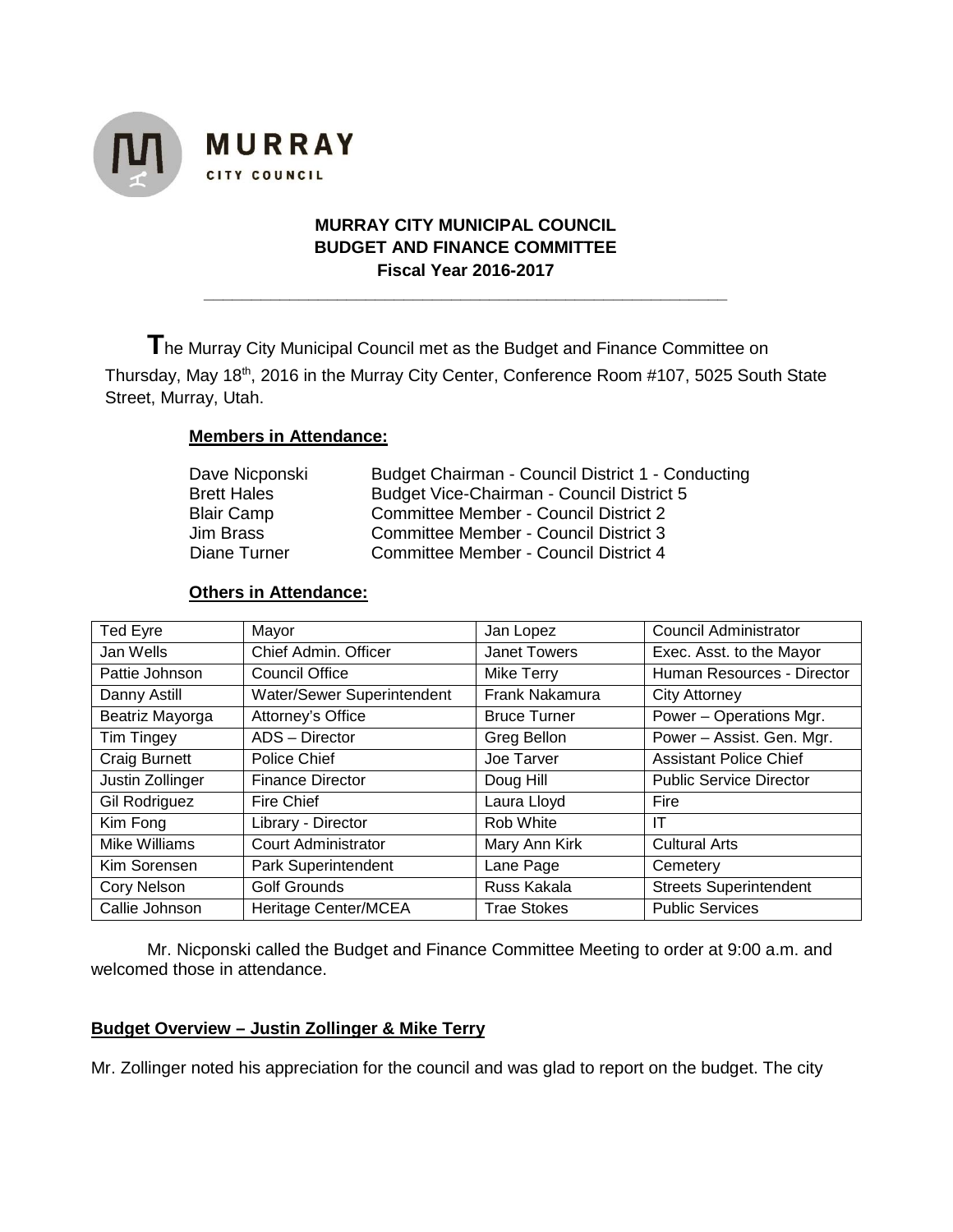used target based budgeting, which meant budget projections for revenues were built first, then expenses were calculated from there. Mayor Eyre requested the departments keep their budgets as flat as possible so that significant changes could be made for compensation. Since August of 2015, the Mayor and Mr. Terry worked on evaluating each position in every department of the city. Mr. Terry confirmed he and the Mayor met with each department head to attain criteria and learn about certain circumstances that would not be addressed through a merit or a cost of living adjustment (COLA). Some employees would receive a pay adjustment above and beyond the merit and COLA amounts. The recommendation for remaining employees would be a 1% COLA and a 4% merit increase based on evaluation scores. Mr. Nicponski inquired how many employees there were. Mayor Eyre replied 370 employees.

The evaluation structure changed last year by conducting all evaluations in June. Prior to the change, evaluations were conducted on anniversary dates of hire. The overall change meant evaluation scores would render employees eligible for pay increases in July.

Several red-line employees would be eligible for a \$750 one time bonus. The Performance Pro program would still be utilized for evaluations, however, the city is moving away from the five point scale system, to a three point scale. The three point evaluation scale is: 1) not meeting expectations, 2) meeting expectations, 3) exceeding expectations. A total score, within all categories below 2.0 would require probationary actions. Further evaluations would occur after probation to determine if employment would continue. The change in evaluating employees was a great way to teach, correct and create a positive action plan; an increase would still be given, but not full merit. If the required 2.2 score was not met, the employee would receive a 2% merit instead of 4% merit.

Mayor Eyre reported 12 employees had been adjusted last year and 86 were corrected this year with average increases between 9% and 18%. Mr. Terry stated no one should have any complaints. Credit was given to Mr. Zollinger and the city's great economy, 3700 businesses and sales tax increases of over 11% last year.

There was a 3.5% rate increase for *health insurance* coverage, which was only \$12,400. Mr. Zollinger noted a position in the courts was cut from the budget, which provided a savings of \$50- 60,000. In addition, a position in Administrative Development Services, (ADS), had not been filled in the last two years, which provided \$80,000. Employees who opted out of health care coverage altogether was another form of savings. Out of 393 full time employees, a total of 39 employees opted out. Mr. Terry explained savings occurred because \$200 per month was paid to an employee who opted out, versus the city paying a thousand dollar premium. Mr. Zollinger believed it was a win win situation with happy employees who received good insurance coverage elsewhere and received extra money for opting out. Proof of alternative coverage would be the criteria in order to receive \$200. Additional savings were also noted when a family plan was changed, to a two-party plan.

It was determined that \$150,000 had been saved to meet wage increases. There was no increases in retirement and no rate increases from URS. A \$200,000 cut from Non-departmental also provided additional funds toward compensation. Mr. Hales inquired what the total savings was from 39 employees who opted out of insurance. Mr. Zollinger reported \$95,000. Mr. Hales stated, it was a rare benefit not offered by most employers.

Mayor Eyre stated the city actually elected to increase insurance costs by .5% to add a rider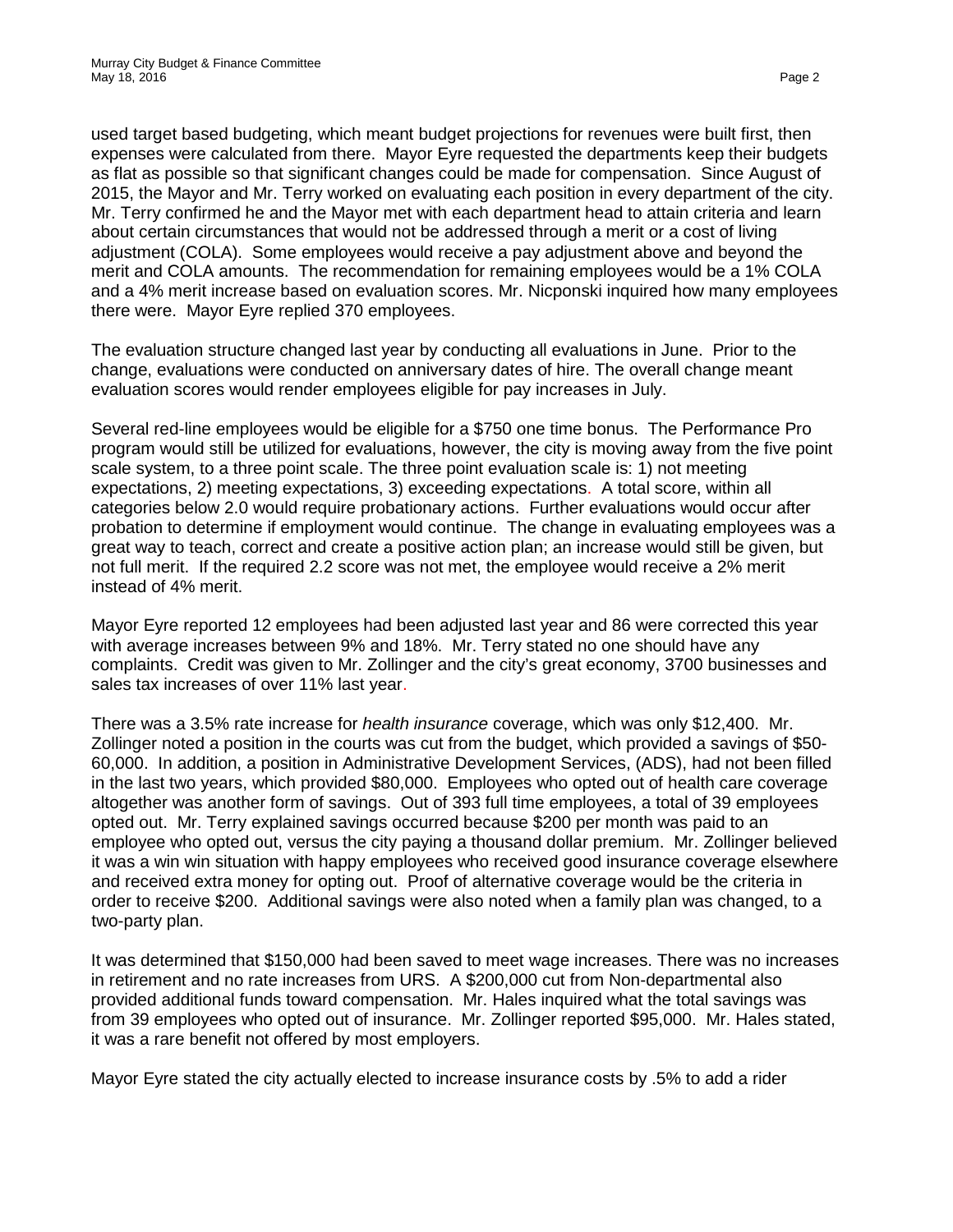covering autistic children. Mayor Eyre and Mr. Terry emphasized because employees were careful when selecting insurance, lower premiums resulted and pay increases were justified.

Mr. Zollinger explained a slightly different approach was used, regarding *sales tax budgeting.* In the past, Mr. Zollinger recommended the city trail behind one year in order to add for growth, however, due to continued growth this year, 2¼ percent was added to the budget. The city had a 5% year over year growth, for the last three years, and is still not budgeting the full amount, which is why Mr. Zollinger felt comfortable with that decision to utilize the funds. New stores coming on line next year at Fashion Place Mall was another reason he felt very comfortable with the change in budgeting sales taxes.

Also, from the city's .2% sales tax, a fall back was provided in the event of recession, which allowed him to utilize sales tax money in a comfortable manner. Mr. Zollinger tracks sales tax very closely. For instance, when Costco discontinued selling tobacco products, a \$25 million sales revenue, \$180,000 in sales tax was lost.

Mr. Zollinger explained with the above factors it was possible for the city to afford the increases and pay for health costs, adding that the departments helped make it happen also, by keeping accurate budgets. Other financial directors often asked him how Murray City kept a savings program and departments did not inflate their budgets. Mr. Zollinger would reply proudly, departments only ask for what they need. Murray City employees are awesome. Mr. Zollinger stated a *budget summary* for each department was included and the *Budget in Brief* covers major changes to the city*.* Also included in this year's budget books was a *staffing document,* depicting every position and wage requirement.

Mr. Zollinger explained a circle graph indicating some of the resources providing revenue to the General Fund. Property tax provides 14% of revenue, 33% comes from the city's 1% base sales tax, and 7.66% comes from the city's .2% sales tax.

Mr. Zollinger reported software installation of the *new payroll system* went well and specific praise was given to Payroll Coordinator, Joann Miller, for pushing through with great determination to see it succeed. Mr. Zollinger thanked the council for funding and approving the project.

The three tier budget consists of employees, operational budgets and capital budgets (CIP). Plans are to pay off \$2.8 million of the 2017 Sales Tax Revenue Bond in December. Mr. Zollinger would ask council to authorize him, to move General Fund reserves that are above 16.5% to the Capital Projects Fund at the end of next fiscal year. One reason for setting funds aside, was to provide new bonding for the anticipated city hall building. Murray reserves have been at the 24% to 25% level, however, after payoff of the bond, that percentage would limit the flow of money for CIP. Mr. Zollinger would like to lower the targeted savings percent and increase it incrementally over the next five years, with council approval. In summary, the council, mayor and staff have provided a balanced and sustainable budget for citizen consideration.

Mayor Eyre inquired how much interest would be saved by paying the 2007 bond off early. Mr. Zollinger replied \$225,000 would be saved.

Mr. Nicponski inquired if the city had \$18 million for the new city hall project. Mr. Zollinger explained \$3 million had been set aside in Capital Projects and the city would bond for the remaining \$15 million after the current bond of \$2.8 million was paid off.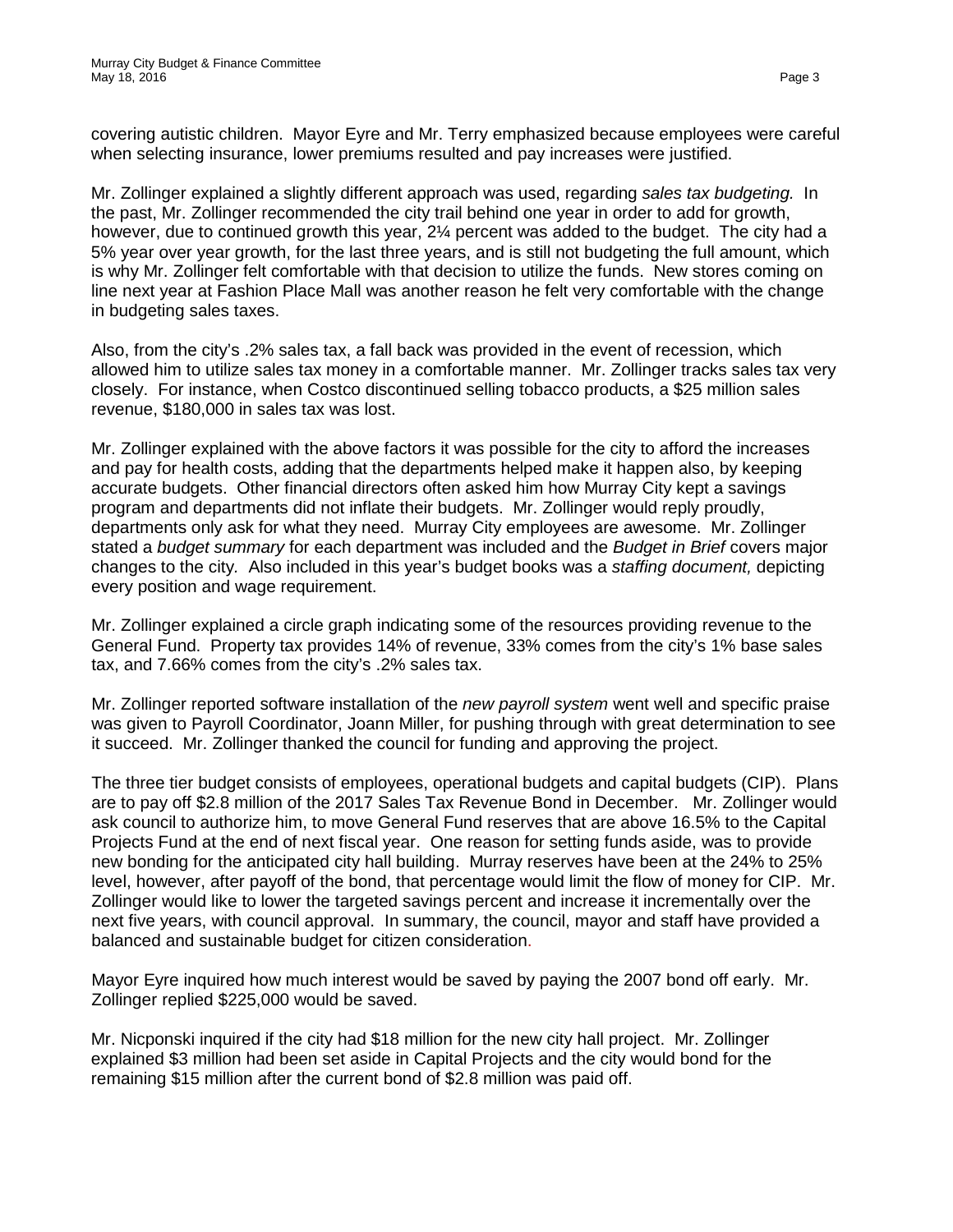Mr. Zollinger mentioned that the *library* sits on land that is owned by the school district, which has expressed a desire to control the land and attain the building. Discussions are underway about a future location for the library since the lease will be expiring.

Mayor Eyre explained the library wanted to increase property taxes to generate half a million dollars. Of the increase, \$100,000 would toward employee compensation and the remaining \$400,000 would go toward capital improvements on the building. Mr. Zollinger suggested that by shifting the IT position from the library to the city and by lowering several line items by \$6,000, the library could avoid raising property taxes this year. The possibility of building a new library in the downtown project would be a wiser investment. The idea was presented to the Library Board and as soon as they realized they might attain a new building, they dismissed the request saving the city from raising property taxes.

Mayor Eyre complimented Mr. Zollinger and praised the council, because he did not know of any other city which has an extra fall back reserves saving plan that is not part of the General Fund. The ability to have .2% sales tax, approved by the council, gives the city \$3 million to \$3.25 million that can be utilized for capital projects. If or when turbulent times arise, capital projects could be delayed. Mayor Eyre applauded the council for approving the plan and said he had never received a negative comment regarding that decision. In a meeting with the General Manager of Mike Hale Acura, she stated the increased tax had not hurt the auto dealership in anyway, but had noticed an increase in police patrol and safety which was very important to her.

Mr. Zollinger reported finding a new location for the Murray City Museum was underway and potentially, the best location considered was within the new library.

Mr. Nicponski inquired about the city's *Combined Budget Totals by Type* on page 6 of the budget book and stated it appeared that a substantial jump had occurred from fiscal year 2016 to fiscal year 2017. Mr. Zollinger replied the bonding of \$15 million and the use of reserves to pay off the 2007 bonds, were two things that affected the budget, as these items are reflected as revenue in the government funds. It was not ongoing and the total shown would decrease because it was a one-time increase. Fiscal Year 2017 was the first year of attaining all of the .2% sales tax, which added approximately \$700,000 to \$800,000 to the budget.

Recorded total costs for city staff compensation was \$1.1million, however, \$231,000 was Drug Enforcement Administration (DEA), which had been included, unlike in the past.

Mr. Zollinger reported an \$837,505 difference between last fiscal year *wage increases* and this year's increases. Just over \$27 million dollars was reported for 2017 fiscal year total wages and benefit costs. Totals for 2016 were \$26,171,917. Social Security and retirement costs would increase due to wage increases. Health insurance and long term disability increased by \$12,400. One of the highest claim years in Workers Compensation dropped off, resulting in a decrease in rates, a savings of approximately \$20,000. The total increase combining wages and benefits was \$1,085,118.

Mr. Zollinger noted his appreciation in working with Mayor Eyre, Mr. Terry and all department heads this year and stated the benefit of having great team work in order to build a document of this enormity.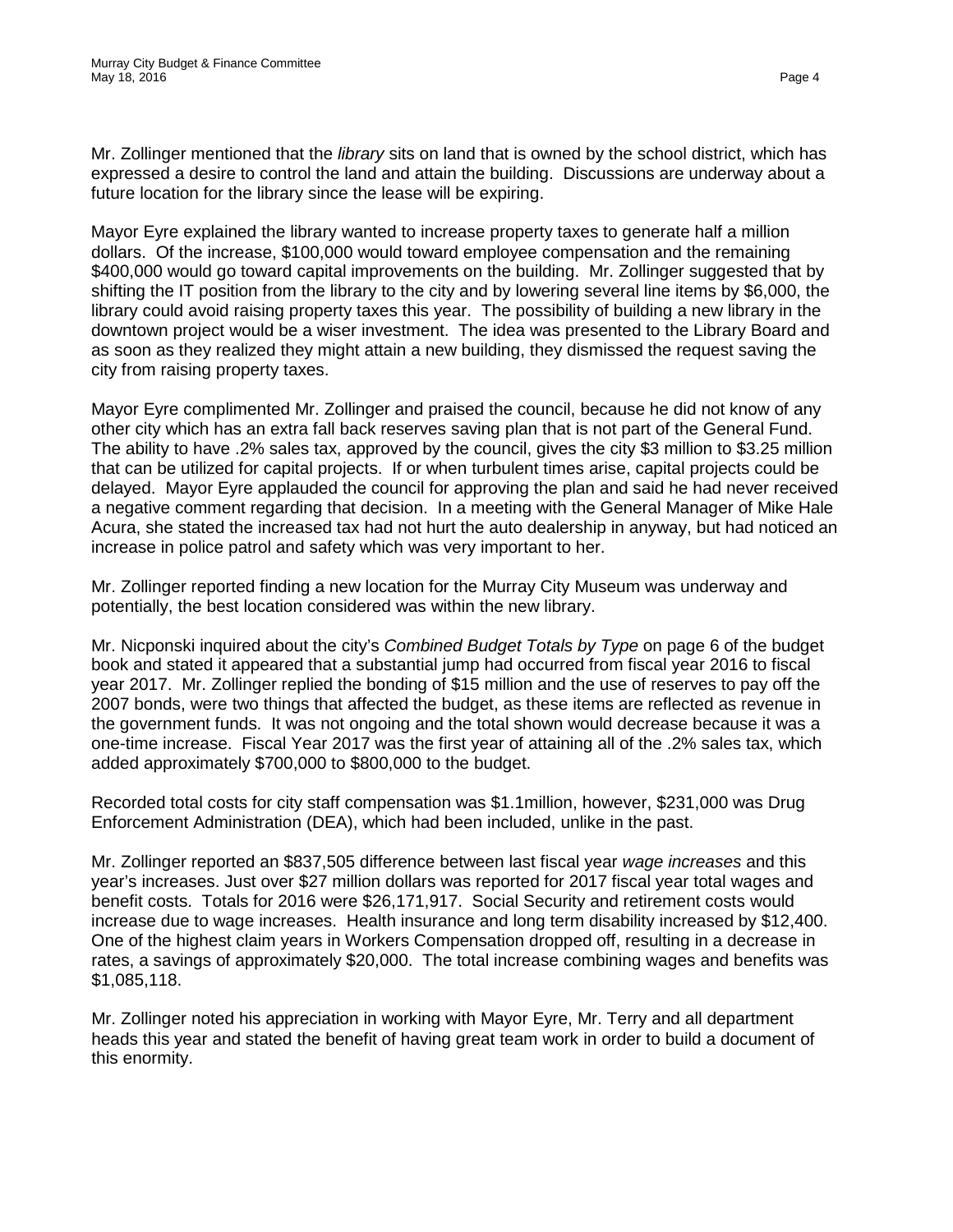Mr. Terry said it was fantastic and thanked Mr. Zollinger and Mayor Eyre for the compensation packages and believed they were the best he had seen in a decade. Mr. Brass said the need had been there for a very long time.

Mr. Hales reported the fire department was pleased and said a different direction had been taken to accommodate their needs. Mr. Zollinger explained, essentially, firefighters conveyed a desire for a little more time off, rather than an increase in pay, therefore, funds were distributed to those employees lower on the range. Mayor Eyre reiterated some firefighters gave up a wage increase to make sure other co-workers received one. Mr. Brass expressed they are family. Mr. Zollinger explained the employees of the fire department would not receive the COLA increase, but the entire department was voluntarily making the desired adjustments.

Ms. Turner questioned the fire department compensation. Mr. Terry explained unlike a regular city employee, who gets 13 paid holidays per year (104 hours), the fire department does not get holiday pay, they receive an extra 4 hours of pay every pay period. Instead of giving 4 hours per pay period, they wanted to receive only 2 hours per pay period and 2 hours for available time off, allowing this one time change. Mr. Camp stated this would affect overtime costs. Mr. Zollinger agreed and reported 174 shifts would be affected. Initially, firefighters wanted to give up all 4 hours of pay just to get extra time off, which would have created significant overtime, but a compromise was made to decrease the 4 hours to 2 hours. It was a wise compromise and all were satisfied.

### **Attorney's Office – Frank Nakamura and Beatriz Mayorga**

Mr. Nakamura thanked the council and mayor for all their support. The department had been extremely busy and he commended his staff for their hard work. They had all assumed more duties and responsibilities as a result of the new risk program. He appreciated their efficiency and their ability to create a positive community when working together. With over 30 years of experience as a municipal attorney, he felt it was rare.

The *risk* program had been more involved than anticipated and allocating resources would continue. Land use continued to be a major area considering new downtown efforts.

Mr. Zollinger noted a new line item was added to the budget summary, reflecting a percentage change which resulted in a flat budget for operations.

Ms. Mayorga confirmed the budget would remain flat. There were no requests other than for funding wage increases. However, changes would occur in the Risk program, where line items were added and would be handled separately. Mr. Zollinger stated the reason for remaining flat was that an employee with significant time had retired.

Mr. Camp inquired about the contract for the indigent defense. Mr. Zollinger stated it was on page 16 under the defense counsel. Mr. Nakamura said it's an interesting dilemma because of the conflict of interest issue. The city does prosecute these matters and it also negotiates and funds the defense contract. There has been recent legislation and questions related to the defense contracts. However, in Murray our indigent defense are very zealous about their representation and there are no issues regarding their willingness to take cases to appeal. Murray recently changed the defense contract so that they are not paid on a flat fee basis. They are paid on work basis or hourly fee.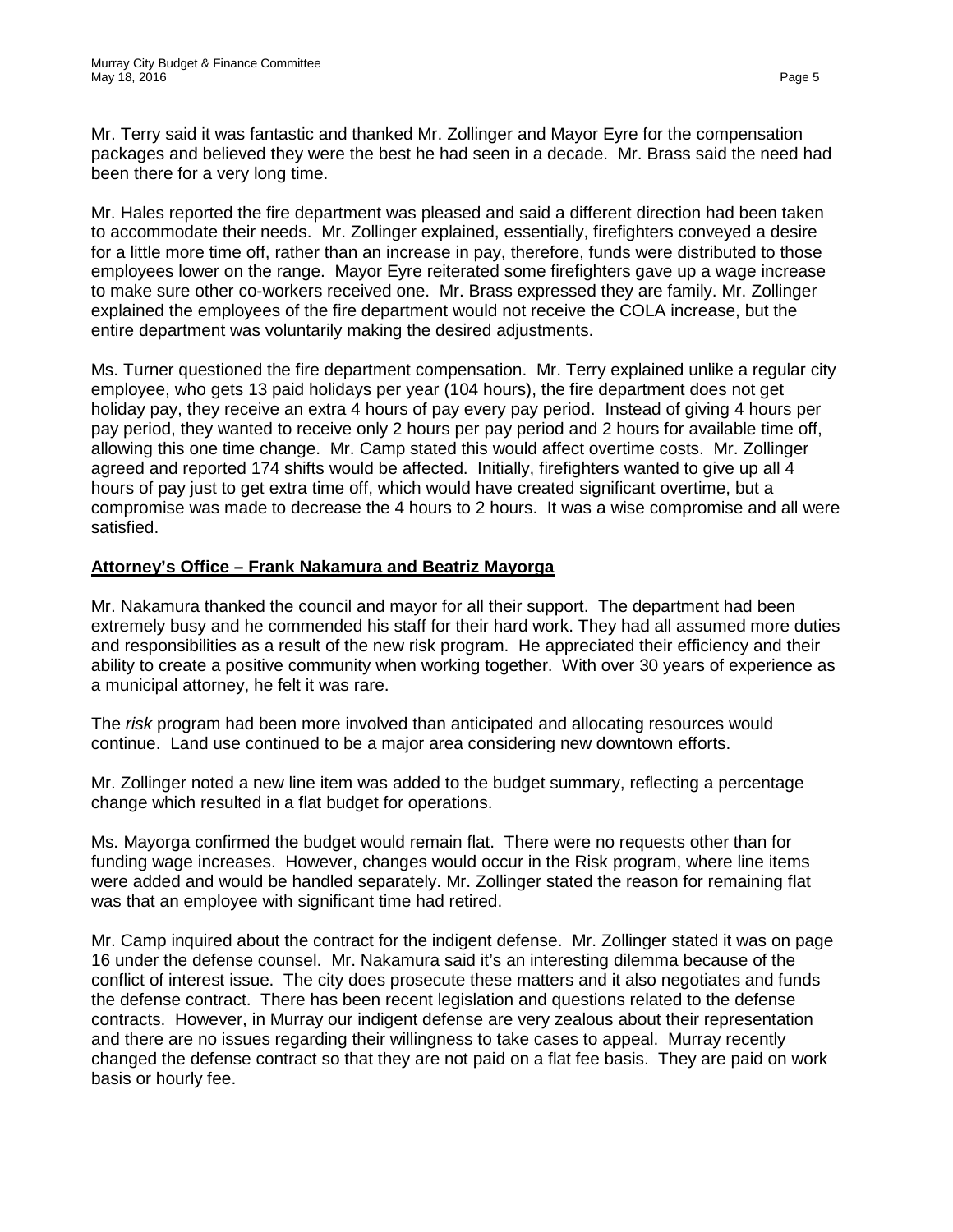Mr. Camp inquired about outside legal contracts. Mr. Zollinger stated it was often paid from the Retained Risk Fund. Mr. Nakmura stated it had been the city's philosophy, rather than go through litigation, to hire outside council in those cases. Depending on the nature of the case, a large firm could handle complex litigations, provide resources and advise with great expertise. He believed this was of great value and would rather not put the city at risk when large sums of money were involved. In the past, regarding land use, attorneys, Williams & Hunt, and Jody Burnett, had been consulted, along with an expert who was hired regarding the development of downtown.

Ms. Turner inquired the number of staff and attorneys in Murray City. Mr. Nakamura replied five attorneys, including two prosecutors, four legal administrators, and Risk Program Manager, Mr. Knight. Challenges continue with balancing risk program and civil workloads. Two prosecutors were handling between 10,000-13,000 cases per year. Most of the work was handled by the legal administrators. Mr. Nakamura noted by adding the new risk program, claims would only continue to increase, requiring further training for administrators in assisting Mr. Knight.

Mr. Nicponski inquired the number of risk cases. Mr. Nakamura replied there were currently 10-15 cases with the Workers Compensation Fund program, (WCF) and for those, a full time position could be required. Secondly, there are claims related to pot holes, water line issues, water damage/floods, power outages on surges, golf ball damage, accidents related to tripping on sidewalks and police auto accidents. Land use cases were common, along with code enforcement and two automobile cases, both currently in litigation due to injuries. Government Immunity continues to erode. Mr. Nakmura was hopeful that the court would conduct the appropriate analysis and understand the standards of the city related to public treasury. In terms of public safety and public services provided by the city, a standard of care should be given that is applicable to municipal government.

Ms. Turner inquired if it had been helpful to have the new risk manager on staff. Mr. Nakamura replied it had been wonderful. Recently, after meeting with WCF, because claims had dropped significantly, a refund of \$30,000 was expected. We have become more proactive in handling claims, instead of reacting. The new risk program has exceeded expectations.

Mr. Zollinger reported success had come not only by taking good care of claims, but also due to excellent tracking conducted by Mr. Knight. In the future, in order to keep insurance premiums down, he would like to see an incentive be adopted related to WCF claims. By rewarding employees who have never had a WCF claim, he suggested after a period of seven years, with no claim history, \$300-\$700 could be rewarded. This idea was not in the budget currently but he hoped to initiate it.

Mr. Nakamura concluded, for the future, decision making should be data driven. Mr. Knight would continue working on putting the numbers together for the Mayor, with the hope of collecting five years of data. With that information, the city council will be able to see where resources should be allocated.

Mr. Zollinger confirmed with the significant number of claims that needed processing, a claims adjuster consultant had been brought in to assist Mr. Knight with the immense workload.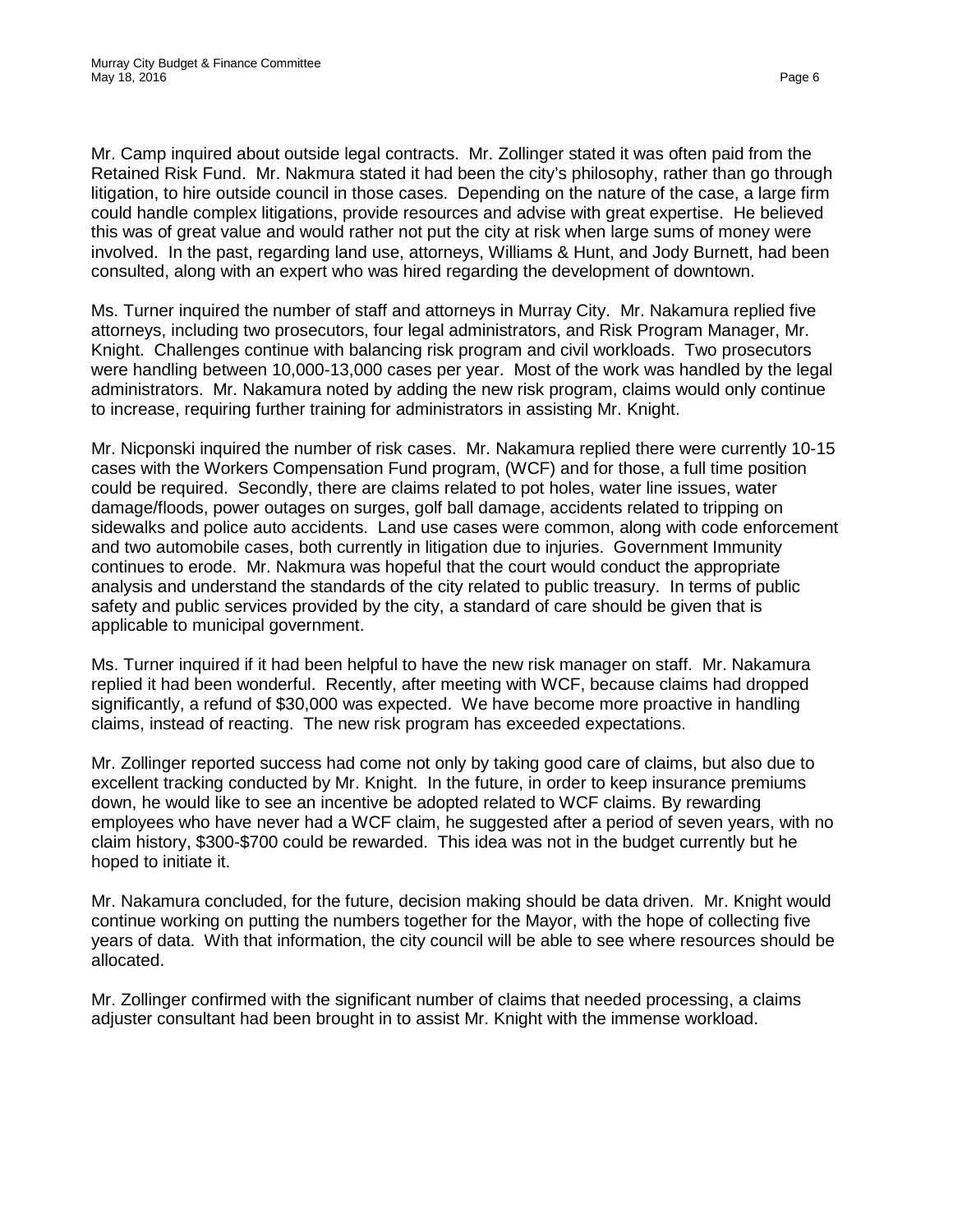# **Administrative & Development Services – Tim Tingey**

As a general overview, two changes were proposed in the *Building Division***.** A full-time plans examiner position would be decreased and a part-time office aide would need to be hired. Plans to reduce the budget related to personnel would result, however, this would be offset due to proposed increase in wages. A slight increase in overtime would be required.

Regarding the *Treasures* office, Mr. Tingey reported representatives do a lot of work each day, from meter readers, to representatives on the phone with over 2,000 people for utility billing issues. The only increase reported in the treasures office was \$3,000 for equipment maintenance, for a new printer and also for the new Itron, hand held tablet.

The *Utility Relief* program had been zero over the past several years, but now reflected \$12,500, which was a transfer from non-departmental. A line item for years, it was moved to this category to administer the utility relief program. Mr. Zollinger confirmed this was where it should have been all along since Mr. Tingey's department is cutting the checks for aide. The change did not affect the budget overall.

The *Recorders* office had adopted the passport program, which was a wonderful addition to the community and a good service for residents and citizens. Last year, 1,822 passports were issued and currently, by midyear, a little over 2,000 passports had been issued. The revenue year to date was reported at \$58,000. A small increase of \$1,000 occurred for supplies and a reduction of \$20,000 in election costs were reported, due to the "vote by mail" program.

Mr. Tingey was grateful for a huge project unlike the city had ever seen, funded by the council to replace the city's software. He gave credit to Mr. White and Mr. Carpenter in the *Information*  **Technology** (IT) department for their work on the intense, ongoing, three-year project. Completed areas were all financials, payroll, and inventory. The Community Development portion was still underway with utility billing to follow. The huge project required many hours by staff, including many Saturday and Sundays; he said they all did a great job. In addition, server installations, and replacements, all funded through CIP had been completed. Installing Wi-Fi in Murray City Park was still another huge anticipated project.

In the past, there had not been extensive overtime, however, due to the immensity of recent projects, overtime costs of \$4,000 were anticipated. An increase in small equipment of \$22,000 was noted, due to the rising cost of laptops for the police department, which included the computer replacement program. A cost increase occurred in equipment maintenance due to the aging of certain IBM equipment. Increases in software maintenance for IBM and San server were also noted. On a positive note, a decrease occurred for the new phone system because of T1 line requirements.

Mr. Tingey stated a lot of work had been done in *Government Information Systems (GIS)* with large projects at the cemetery and others completed. A significant cost change noted was the purchase of three IPADs and cell phone data plan upgrades.

*Building Inspections* experienced a reduction in number of employees. The cost of \$491,760 decreased to \$458,336 providing a savings by removing the position, however, a person was recently hired to assist with general responsibilities keeping within the budget. A slight cost increase for supplies, as well as, professional services was noted.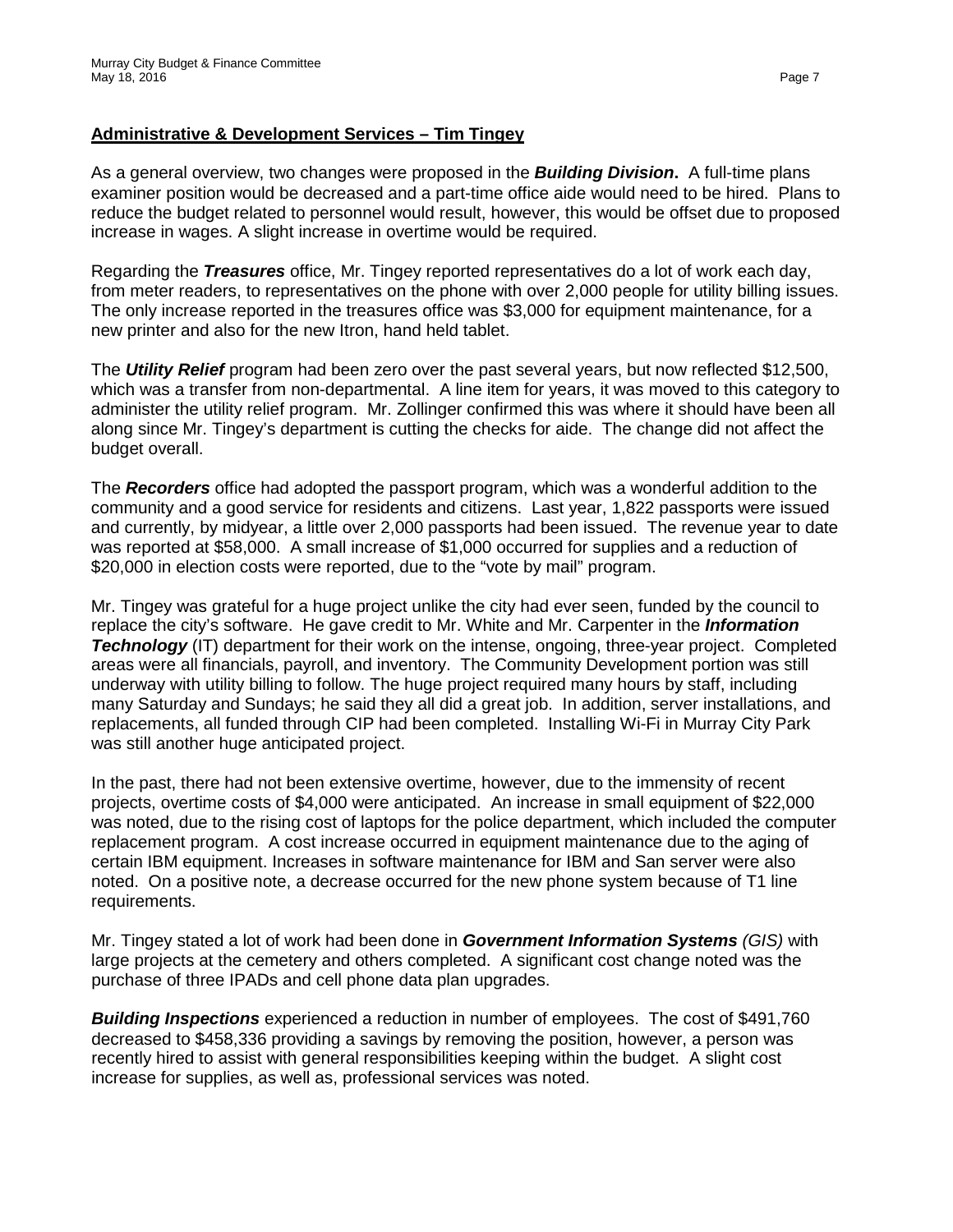*Community and Economic Development* reported changes in professional services costs with an increase of \$10,701. Contributions reported for the Chamber of Commerce were \$20,200, and contribution totals for EDCU were \$12,600, both of which had remained the same.

Overall, Mr. Tingey said the *Administrative & Development Services* department was doing a lot of good work and a lot of tough work when it comes to land use. The General Plan would be brought to the council this year for adoption. A draft plan was under review with staff and the advisory committee; public input meetings are expected prior to council review.

Ms. Turner was surprised to know a position had been eliminated in the department with all the future work and building plans ahead for the city. Mr. Tingey explained the position had been in the budget for the last two years, however, after evaluation of the workload, it was decided the position was no longer needed. Tasks and responsibilities could be accomplished by licensed building inspectors, plans examiners and outside professional services, who could analyze very technical plans.

Mr. Camp commented how enthused he was with all the work going on, especially in the IT department where great strides had been made.

Mr. Tingey added, with the proposal to bring the IT person from the library to the city IT department, a Memorandum of Understanding, similar to those prepared for the police and fire departments, would be provided. When the city's IT department was created, the plan was to combine all IT departments into one central area, provide good services, with Mr. White managing the entire division. Mr. Tingey said it was helpful in coordination instead of having so many IT employees spread throughout the city.

Mr. White agreed, with interdepartmental coverage, better collaboration occurred along with cross training and good support could be given to the library and vice versa. The library IT employee, Danny Hansen, is very good at handling MAC computers and will be responsible for that within the city. Mr. Zollinger agreed that future large projects could be mobilized within the entire IT department.

Mr. White explained efficiency of the new *phone system* and reported a training had been offered for employees. Mr. Zollinger reported \$390,000 had been budgeted for the new phone system, however, after all bids were completed, the final cost was \$240,000.

Mr. Tingey believed it had been the most unique year in the *Redevelopment Agency (RDA)* budget in a very long time, due to substantial movement in the Central Business District redevelopment process. Budget amendments were expected over time as redevelopment progressed. The biggest RDA change so far had been paying off bonds to utilize existing bond payment amounts to carry over into a new bond for a parking structure.

Mr. Tingey discussed the corner of 4800 South and State Street and reported a deal was under way for a 100,000 square foot professional office building. The vacant lot, owned by the city, was purchased with tax exempt bond proceeds. Offers were out for the multiple tenant space and if all goes well, it would be the first step in the overall downtown project. Along with a new city hall and several other businesses, a parking structure component for the project would be essential for the entire west side of State Street.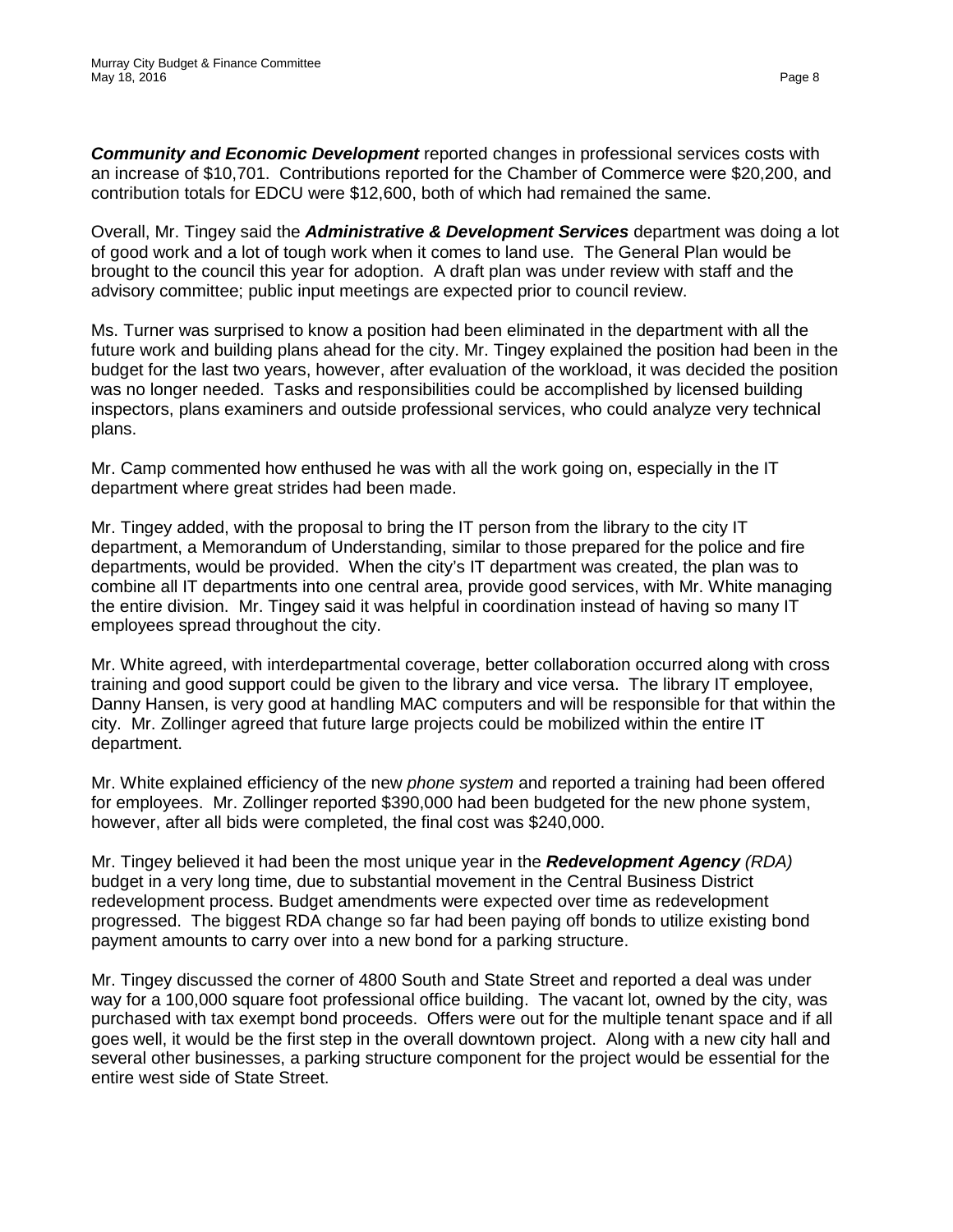Programming for city hall is close to completion and costs for all structures are currently under heavy analysis. Costs came in high due to the significant increase of square footage for future expansion space. Whittling down overall costs continue with the developer, as well as, negotiations that might exclude completing portions of the upper level, until funds are available. While the professional office building is moving forward, land acquisitions for the parking structure are still underway.

Considering all components, Mr. Tingey stated this was the beginning of the first phase of the enormous downtown project, which included the office building, the parking structure and the new city hall. With many moving parts, the budget was expected to change significantly and often and amendments would be brought before the council as they unfolded.

Mr. Zollinger added there was no bond for the parking structure as of yet. Costs would be negotiated between the city and the developer. Without knowing the exact numbers it was not included in the current budget. Mr. Zollinger stated the potential to pay off the remainder of a 2014 bond next year to allow for a new bond.

Mr. Tingey discussed a few items in the *Central Business District* budget where increases had occurred. Funds were increased in *miscellaneous* due to utility costs for the Murray City Theater. There is also a serious need for repairs there. *Revitalization grants* were reduced from \$50,000 to \$10,000 because of a loss of interest. No applications had been received in the last year.

Mr. Brass inquired if advertising had been done to inform the community. Mr. Tingey replied it was possible that people didn't know, however, he had spoken to Mike Todd about the possibility of available funding.

*Low income housing* had an increase of \$189,000 due to the CBD extension. Four years ago the city promised to include a low income housing provision this fiscal year. Mr. Camp inquired how totals were derived at for the low income housing item. Mr. Tingey explained it was 20% of collected increments as of the November first report.

*Professional services* saw a reduction from \$200,000 to \$100,000 and a few adjustments might be necessary.

The *land* budget increased significantly to \$400,000 in case additional property needs to be purchased, particularly UTA property. Details would be coming to the council in due time. Negotiations are moving forward and UTA committees are preparing for the appraisal process. Mr. Zollinger added, this was a two-tier cost with purchases from both RDA and the CIP.

The *buildings* line item acquired the Murray City Theater for \$600,000, however it was decreased to \$100,000 in the event of building repairs, including overall improvements to the theater.

Mr. Tingey explained the overall budget for CBD would continue to change as the *bond principal* and *bond interest* totals are revised after paying bonds off and attaining new bonds for the parking structure.

Two new line items were added to *Fireclay* for *professional services* and *land.* If the city should acquire property in the area, professional assistance may be needed for property acquisition and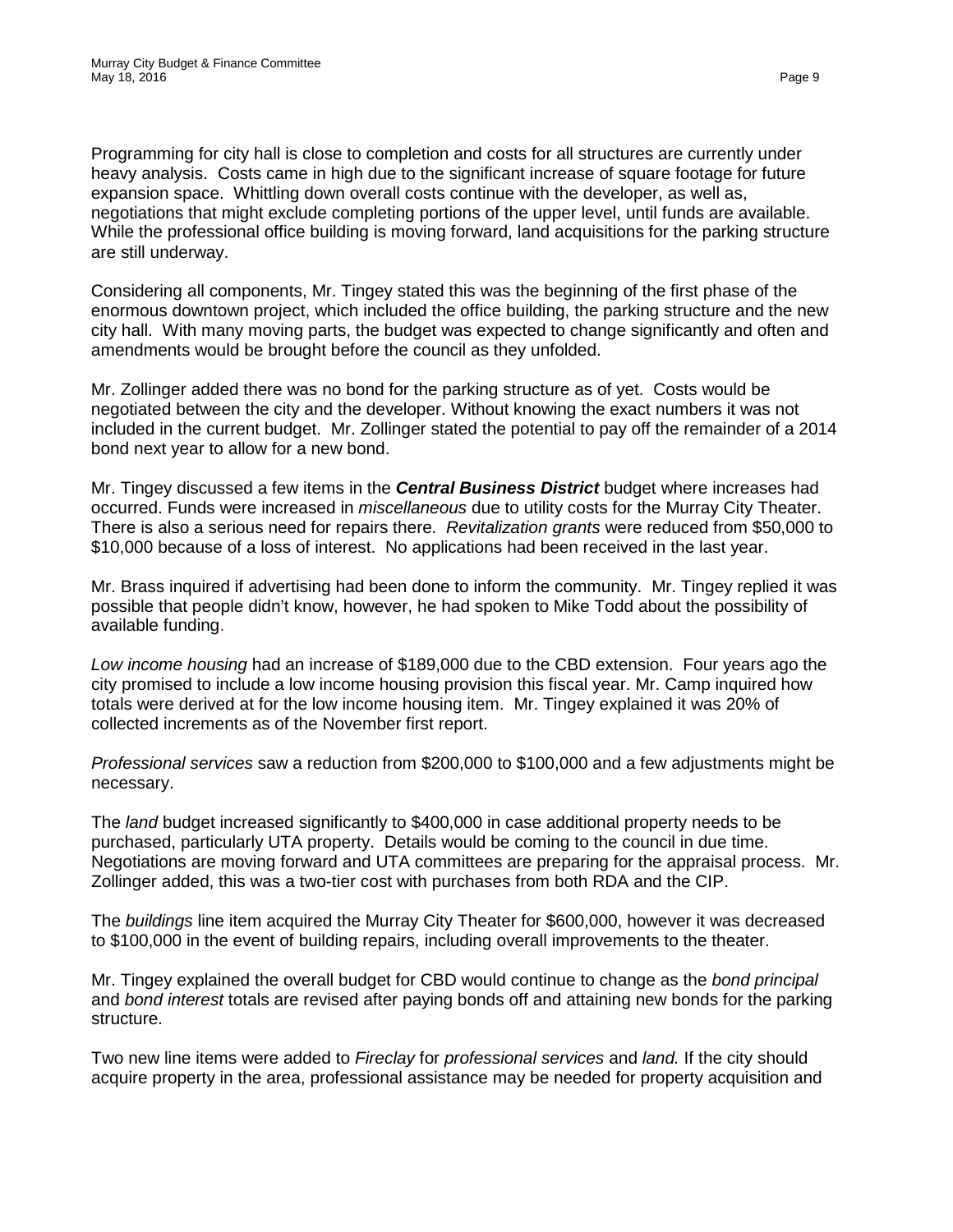infrastructure. Slight increases were seen in *low income housing* for the area and the *Murray School District* item increased 12%, which was \$4,000.

There were no changes to report for *East Vine Street or Cherry Street.* Cherry Street ends in 2023 and there was hair cut provision, therefore, collected funds would only be 80% between the two.

*Smelter Site* budgeting saw a reduction in *low income housing*, due to amounts carried over for the Neighbor Works partnership expenditures. Minor changes occurred for *professional service* items, however a rather significant new line item was added for the Murray School District of \$106,815; a 12% increase proposed this year. The county has given support for both the expansion of the CBD and the smelter site changes. Meetings with all tax entities have occurred with full support. The Taxing Entity Committee meeting would be scheduled, as well as, bringing revisions before the RDA and the council next month.

Mayor Eyre commended Mr. Tingey for the unbelievable amount of work he had done to prepare the district for the expansion.

# **Murray Library – Kim Fong**

Ms. Fong reported no significant changes other than wage and benefit increases. She reiterated Mr. Zollinger's report that the city offered to fund wages and benefits for the current library IT position. This allowed for wage increases, as well as, changing a seasonal position, to full-time staff. After 23 years, the employee was looking forward to working full-time and Ms. Fong felt it was a great addition with experience to offer. Another employee, who had worked well above her job description, would receive a promotion.

Ms. Fong agreed with the decision to postpone a library tax levy increase, with the possibility of constructing a new library. She believed it would be a great benefit for everyone by creating an anchor for new downtown development. The library board was very enthusiastic about having a new building and were thinking about asking for \$700,000 at that time. Ms. Fong felt waiting on improvements would not be a problem, however, the air conditioners were originals to the building and was a concern. The restrooms are not ideal but were not critical. Mr. Zollinger reported funds of \$38,000 were available should those items become critical. Ms. Fong agreed and stated funds could also go towards new architectural plans.

Ms. Turner inquired how book costs were listed on the budget summary sheet. Ms. Fong explained book costs were broken down into categories, such as, costs for children, young adults and adult reading. Items listed under the *materials* portion of the budget had transferred slightly, due to more emphasis on e-books and e-materials, which continued to climb in popularity.

Mr. Nicponski inquired what *professional services* costs were. Mr. Fong explained marketing costs and collection agency fees were listed there.

Mr. Camp asked Mr. Zollinger why reserves were significantly lower for the library, compared to other departments. Mr. Zollinger replied the library typically would have approximately \$300,000 of reserves by the end of each year and explained while maintaining operations, it was a challenge to build reserves. Without catastrophic events, the library would continue to manage very tightly, however unexpected costs do occur. For instance, reserves had to be utilized a few years ago, when copper wiring had been stolen from air conditioning units. The cost for damage was \$40,000.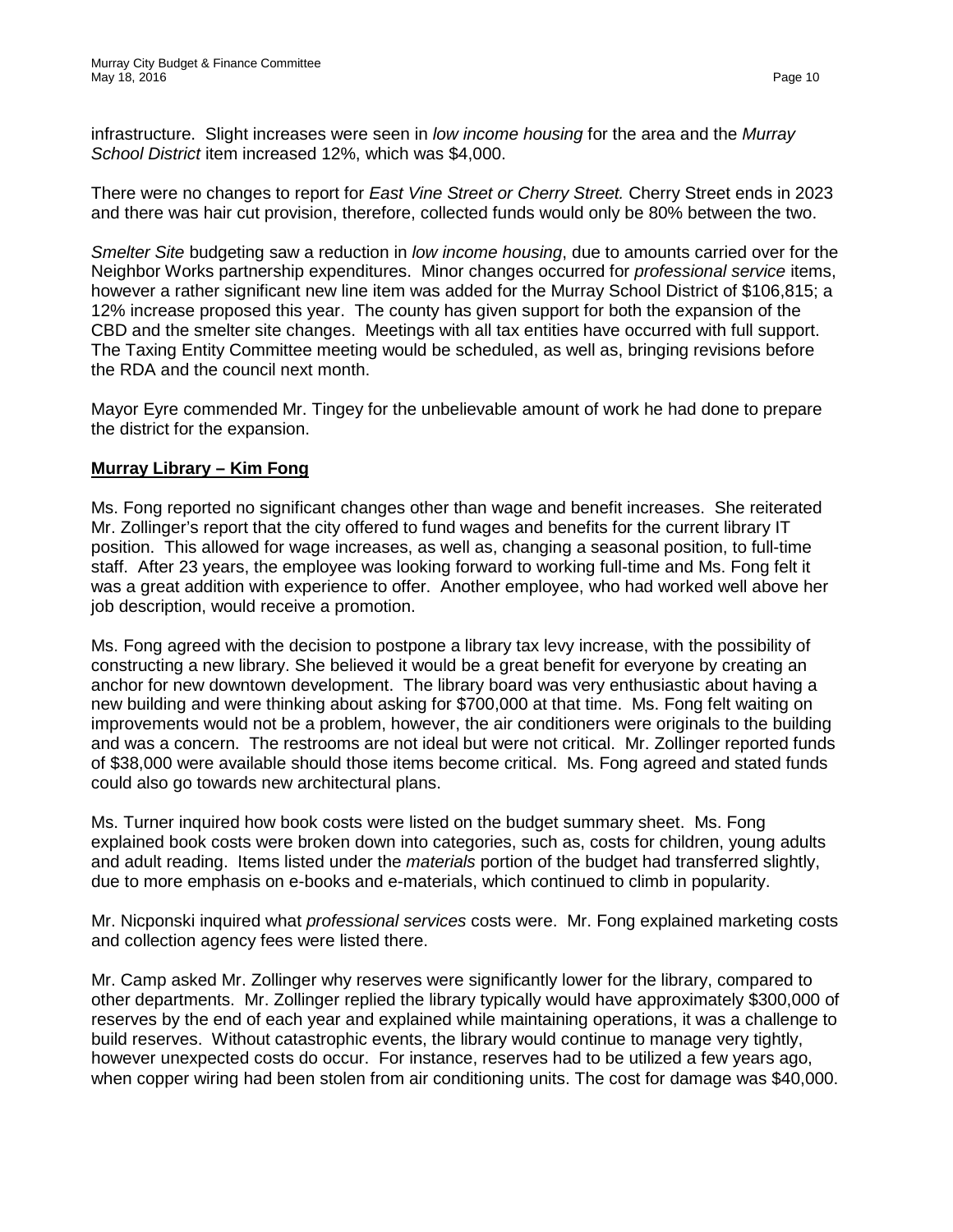Ms. Fong agreed it was a very tight budget.

Mayor Eyre stated the council would consider the cost of a new library that could be utilized for the next 40 to 50 years. The library would go from the current 18,000 square feet, to a possible 40,000 square foot facility. He inquired with everything becoming digitized, what was the justification for doubling in size.

Ms. Fong explained it was predicted for the longest time that e-books would replace real books. However, e-books have actually plateaued in popularity and people are coming back to actual paper book use again. Besides book check outs, library programs have grown by leaps and bounds. Approximately 75 families with children visit the library daily requiring much more space. Concerts and story hour are just as popular as ever, and there is a very high demand for patrons looking for study space. The greatest need is not just materials but space for popular programs and other needs.

Mr. Hales agreed that brick and mortar was back and he mentioned visiting a library in Michigan, where on a busy Saturday, a magician was entertaining families and many other activities were taking place. Ms. Fong reported Saturday programs at Murray Library were bringing in 170-200 patrons and believed it was an activity that would remain essential to the city well into the future. Underbuilding would be a disappointment.

Mayor Eyre stated the desire was to provide a place that would draw citizens to the downtown area. Ms. Fong envisioned a very inviting, family friendly place where quality time could be spent, not just a place to come pick up books. Education by interaction with children, would build a literate community and provide a showcase library attracting many people. Mr. Nicponski added the museum and art galleries playing into the entertainment concept justified a new larger space.

# **Fire Department – Gil Rodriguez and Laura Lloyd**

Chief Rodriguez reported a flat budget. Rather than purchase a new ambulance, an existing ambulance would be refurbished providing a savings of \$45,000. After many incidents, a bollard wall for station #82 was requested for better protection and safety. Boulders had been used in the past but have not helped to prevent accidents. The cost for the wall is \$20,000. Mayor Eyre inquired whether the refurbished ambulance would be up to bariatric standard. Chief Rodriquez confirmed it would be, which would provide two ambulances in reserve.

The fire department worked hard with the city to bring wages up to a competitive rate and all were pleased with the results.

Mr. Nicponski inquired the manpower for the department. Chief Rodriquez stated in addition to one battalion chief, 18 fireman were utilized per shift, which provided a staff of four firemen on an apparatus and two on an ambulance. During vacations, a minimum staffing would consist of three on an apparatus and two on ambulance. Mr. Nicponski inquired if that was adequate staffing. Chief Rodriquez stated it was, however, he had concern for the future, regarding the north end of the city which affected station #81. Calls in the area increased significantly within the last year by 700, including 500 in medical calls. As adjustments were made Station #81 remained the busiest area.

Mr. Camp inquired if the department had accumulated enough data on the new billing system to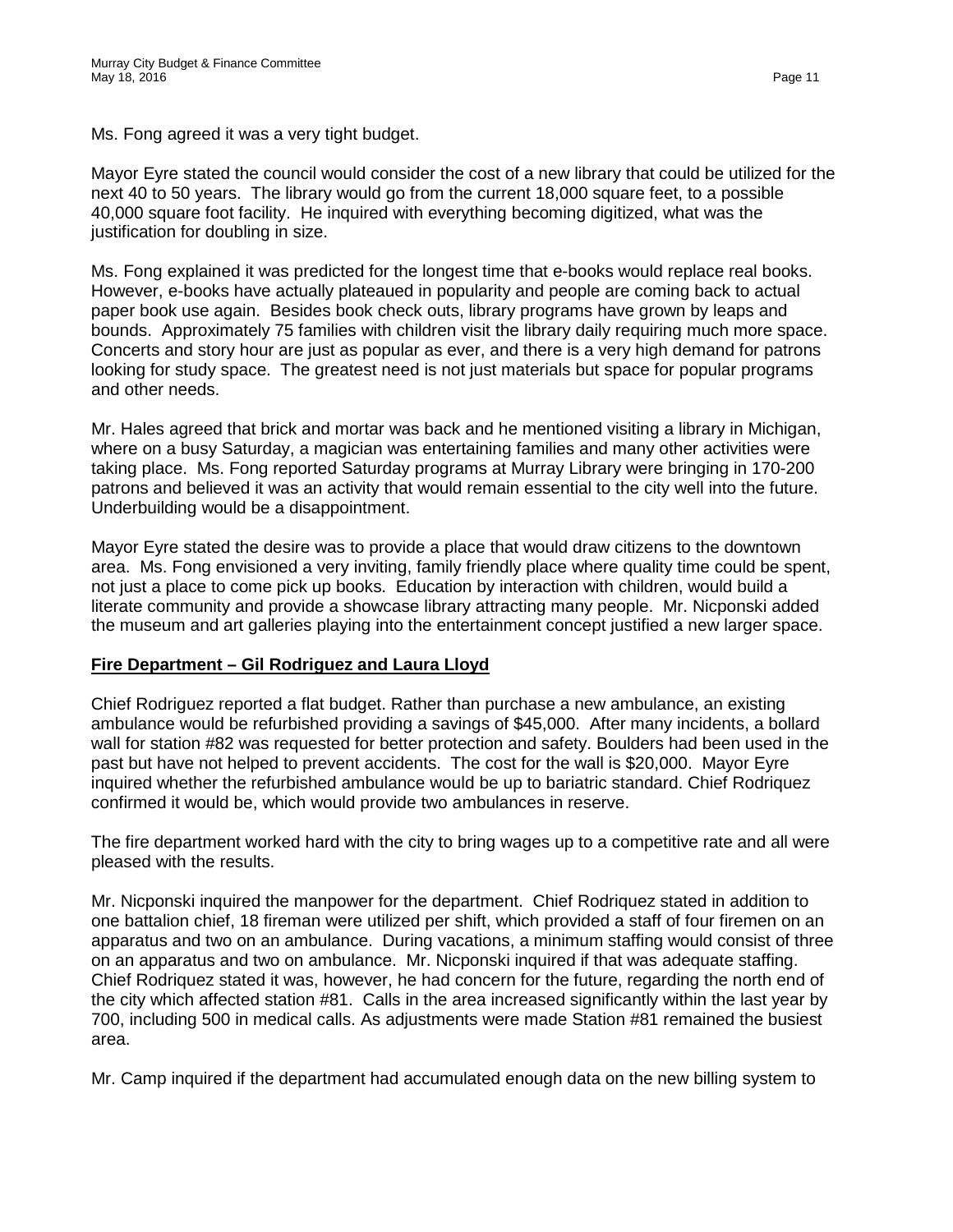see a positive difference. Mr. Rodriquez believed he would know more after 6 months, considering they were still in the transition period. He was optimistic a positive outcome would result.

Mr. Nicponski inquired if there was a line item reflecting ambulance revenue. Chief Rodriquez explained anticipating revenue is a challenge and the number of calls would often end up higher than planned. Overall, he believed the department was in a very good place. Mr. Zollinger confirmed an increase on line item *ambulance supplies,* meant increased calls, which resulted in the collection of more money. Chief Rodriquez noted his appreciation for Mr. Zollinger's support for the Fire Department.

Mr. Camp inquired about recent changes made to time off and holiday pay and if the Chief had any projections on its effect of overtime. Chief Rodriquez stated currently it was a positive change, however, more concerning were long term injuries, creating a greater effect on overtime.

#### **Court – Michael Williams**

Mr. Williams reported the budget was fine and shared a few accomplishments over the last year. After attending a collections program, two new ways were discovered for collecting funds. One way benefitted the victim, providing restitution through state tax collections. The other way provided up to two thirds of debt collection and related to very old case collections. Mr. Hales noted his approval for the positive collection process.

The janitorial service contract was renegotiated and a new contract would begin July 1, 2016, which provided a savings of \$200 per month.

The Bureau of Criminal Information (BCI) completed a full audit, which stemmed from the FBI. The audit, conducted by phone and computer cleared well and a personal visit was not necessary.

The courts are operating paperless, including the judge's work stations and clerks' areas. There are no longer paper files in the courtroom and would all be handled in this manner from now on.

There is one less employee in the department, the position was dissolved and the employee was able to transfer to the police department. Responsibilities and duties have been properly delegated.

Small claims will now be handled twice a month, scheduling in mornings and afternoons, due to an increase in cases. Mr. Hales inquired the amount for a small claim. Mr. Williams replied it was up to \$10,000.

A grant was submitted to the state, as well as, a request to CIP to cover the cost of a new finger print machine. Typically the state would provide funding for technology, which would cover half of the cost. Mr. Zollinger confirmed there was \$18,500 available in CIP funding.

Statistically, for the last year and a half, the state has monitored court performances and determined how long it should take to complete a case. The state recommends 90 days, with a percentage rate of 95%. Mr. Williams reported the city is right on target with citations for the city at 97%, crimes 98% and small claims 99%.

Mr. Williams reported because of court programs offered on domestic violence and DUI, Murray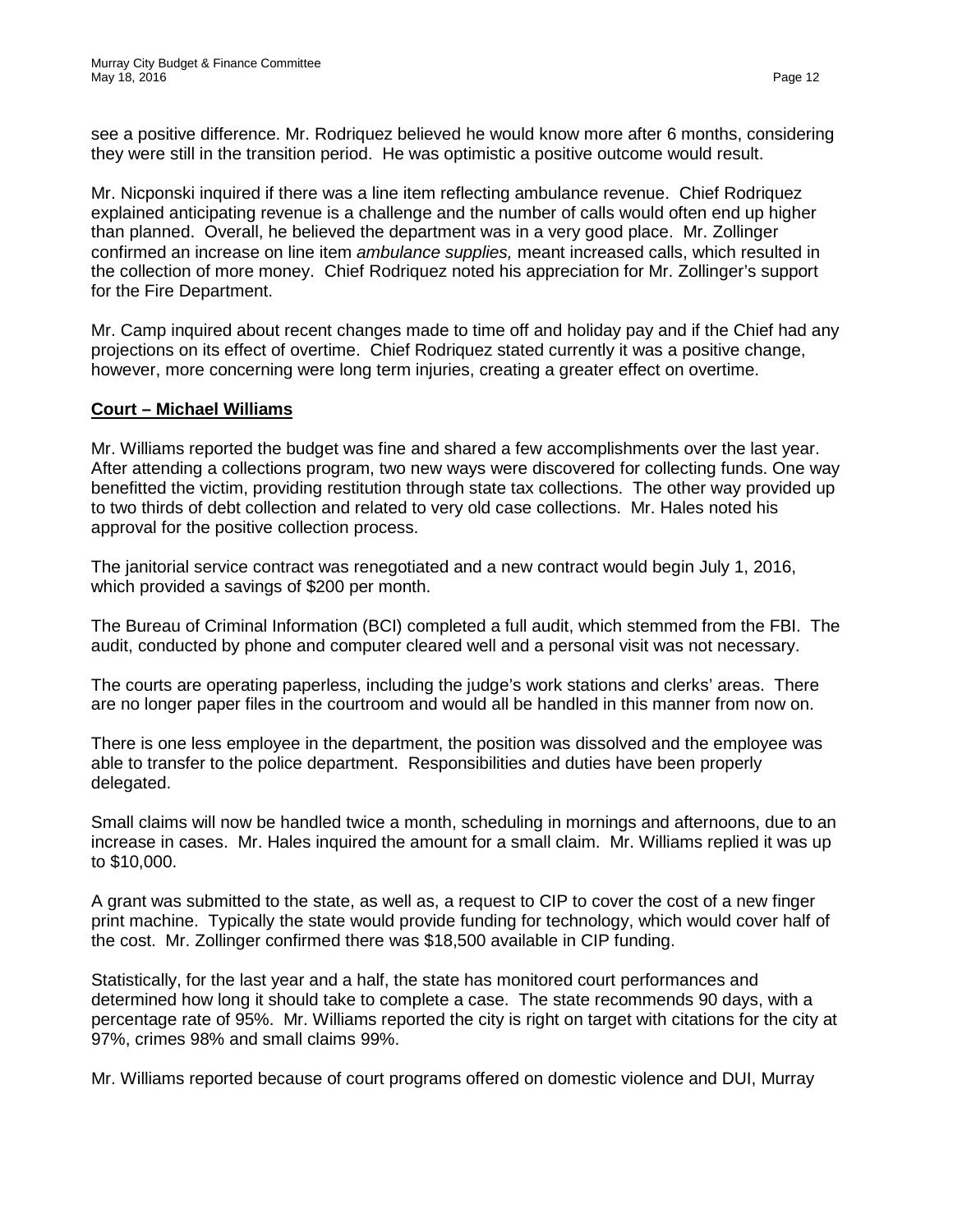City recidivism rates are 9.9 % on DUI and little above 11% on domestic violence. The state average is usually in the high teens.

Mr. Nicponski inquired on the number of employees at the court. Mr. Williams stated there were fourteen, including full time employees, two bailiffs, the judge and himself.

Ms. Turner inquired about line item *judge coverage* being up 60%. Mr. Williams explained in the absence of Judge Thompson, it was necessary to bring in another judge for coverage and to assist with the workload due to an increase in small claims. Mr. Williams believed Murray City could consist of a two-judge court at all times, however the additional coverage was sufficient when needed. Mr. Nicponski asked if hiring a new judge in the future, for the city's new courts building was necessary. Mr. Williams declined and felt the city does not need a second courtroom. Also noted, Murray City operates with just one clerk in the courtroom and another clerk was utilized during follow-up of court proceedings, to explain charges. Mr. Williams believed this operation was sufficient as well.

Mayor Eyre stated the city currently owns, free and clear, the bottom floor of the court building and leases the top floor month to month Mr. Williams concurred. Mr. Zollinger reported the cost of the lease was \$50,000, however, once the existing building was sold, the expense would go directly to the cost of the new court building. Additionally, anticipated savings would incur from utility costs, property management, cleaning and maintenance fees, once the court moves to the new city hall building. Mr. Williams believed total savings would be \$70,000 to \$80,000.

### **Mayor's Office – Mayor Eyre and Jan Wells**

Other than wage and benefit allowance, only two minor increases were reported in the mayor's office, *car allowance* and *books and subscriptions*. The total increase was subtracted from the Mayor's *special projects,* which provided a flat budget.

#### **Finance Department and Non Departmental– Justin Zollinger**

The *Finance Department* reflected a decrease *in software support* due to HTE software being replaced, providing a savings of \$35,000 with the new software in place. Fees would still accrue for utility billing and for community development.

A few changes occurred in the *Non-Departmental* budget in order to provide for wage and benefit increases. The prior year total was \$668,328 and this year \$388,943. Mr. Zollinger explained the tax levy, which included new growth, was not reported until June 10, 2016. Typically when these funds came in, they were allocated to Non-Departmental, which could be utilized for repairs, emergencies and future needs. He believed the total for this year would increase once those funds were allocated. *Group insurance* was cut from the budget since there are no employees in this department. *Tuition Reimbursement* increased slightly due to employees taking advantage of the program.

Ms. Turner asked Mr. Zollinger to explain exactly what Non-Departmental was. Mr. Zollinger stated this budget did not necessarily fit into a specific department, for instance, funds provided to the Boys and Girls Club, Homeless Shelter, Miss Murray stipend to name a few would be included in this budget.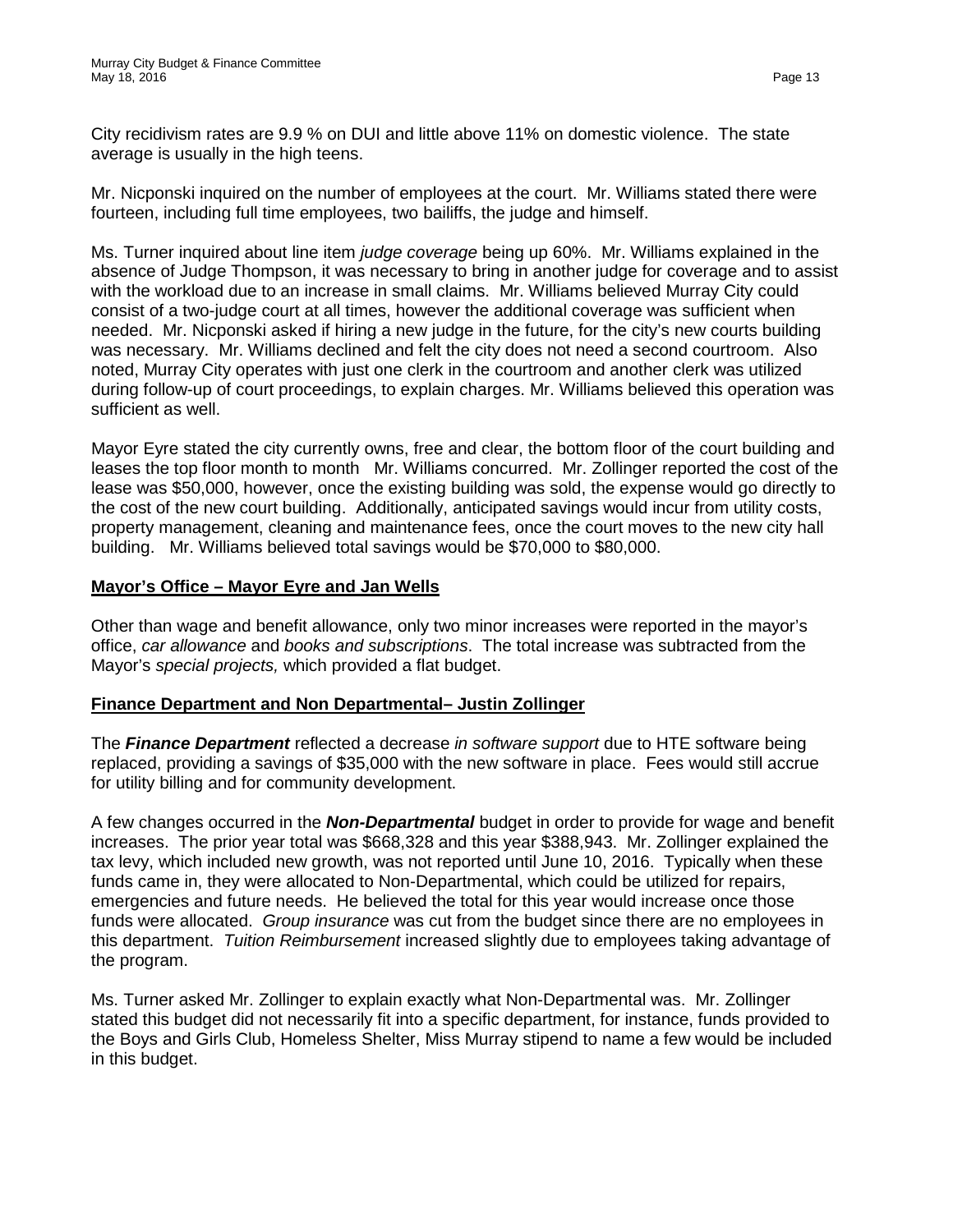*Retirement Insurance* decreased as more employees worked until age 65 then moved from Murray insurance onto Medicare. *Miscellaneous* reflected a decrease due to wage increases and *The Boys and Girls Club* budget decreased as well.

This year's *Debt Service and Transfers* budget summary reflected a great increase due to paying off current bonds. Last year payments totaled \$2,693,538 and this year payments would total \$5,790,245. *Transfers Out* reflected an increase, due to a full year of the city's new sales tax. Funds would be transferred to CIP.

Mr. Camp stated how helpful it was to have Mr. Zollinger provide frequent updates on the overall budget and thanked him for always providing a clear understanding.

Mr. Nicponski noted the bond principal and stated it would be paid off. Mr. Zollinger confirmed. Mr. Nicponski said the city would be getting to the point where, after the bond was paid off, the only remaining bond would be UTOPIA. Mr. Zollinger agreed, after the bond was paid off, and acquiring the new bond for RDA, the General Fund would almost be zero, then new bonds could be added back. Mr. Nicponski stated this was very good because a tax increase would not be needed to build the new city hall.

Mr. Brass suggested we publicize the debt free situation, emphasizing low utility fees and the services that citizens enjoy. Mr. Zollinger agreed and stated, with the cost of maintaining the old building, electrical, the old boiler, water leaks, the city has prepared for the cost of a new building by saving and paying off debt and the facility will be built without a tax increase.

Ms. Turner agreed and reported she had not heard any negative commentary from citizens about the new city hall construction, only excitement over when it would take place after much warranted anticipation. Mr. Nicponski added it would make residents proud of their city.

# **Council Office – Janet M. Lopez**

Ms. Lopez pointed out changes under *operations,* for the *travel and training* budget this year. An increase of \$12,000 would allow all council members to attend at least one National League of Cities Conference each year. *Miscellaneous* saw an increase of \$4500 which would provide meals for council members and department heads prior to council meetings. *Professional Service* budget was raised by \$1,500 for video streaming. Ms. Lopez suggested moving the lobbyist budget from the council budget, to non-departmental or the mayor's office budget. The topic would be up for future discussion.

# **Human Resources – Mike Terry**

Mr. Terry felt the budget was adequate. The *operations* budget would remain flat, however a significant increase occurred for *wages and benefits* due to a new position. Human Resources was one of the only offices in the city that did not have a number two person to assist, so a request had been made for a deputy director. He believed having a deputy director would work well as it had in the past. It was anticipated one the human resource analysts would move into the new position, maintaining the same number of staff with a possible increase in hours. Ms. Turner inquired why the position had been dissolved. Mr. Terry explained he held the deputy director position 8 years ago, however, when he was promoted to the director, that position was never filled. He would feel comfortable knowing adequate coverage was available in the event of his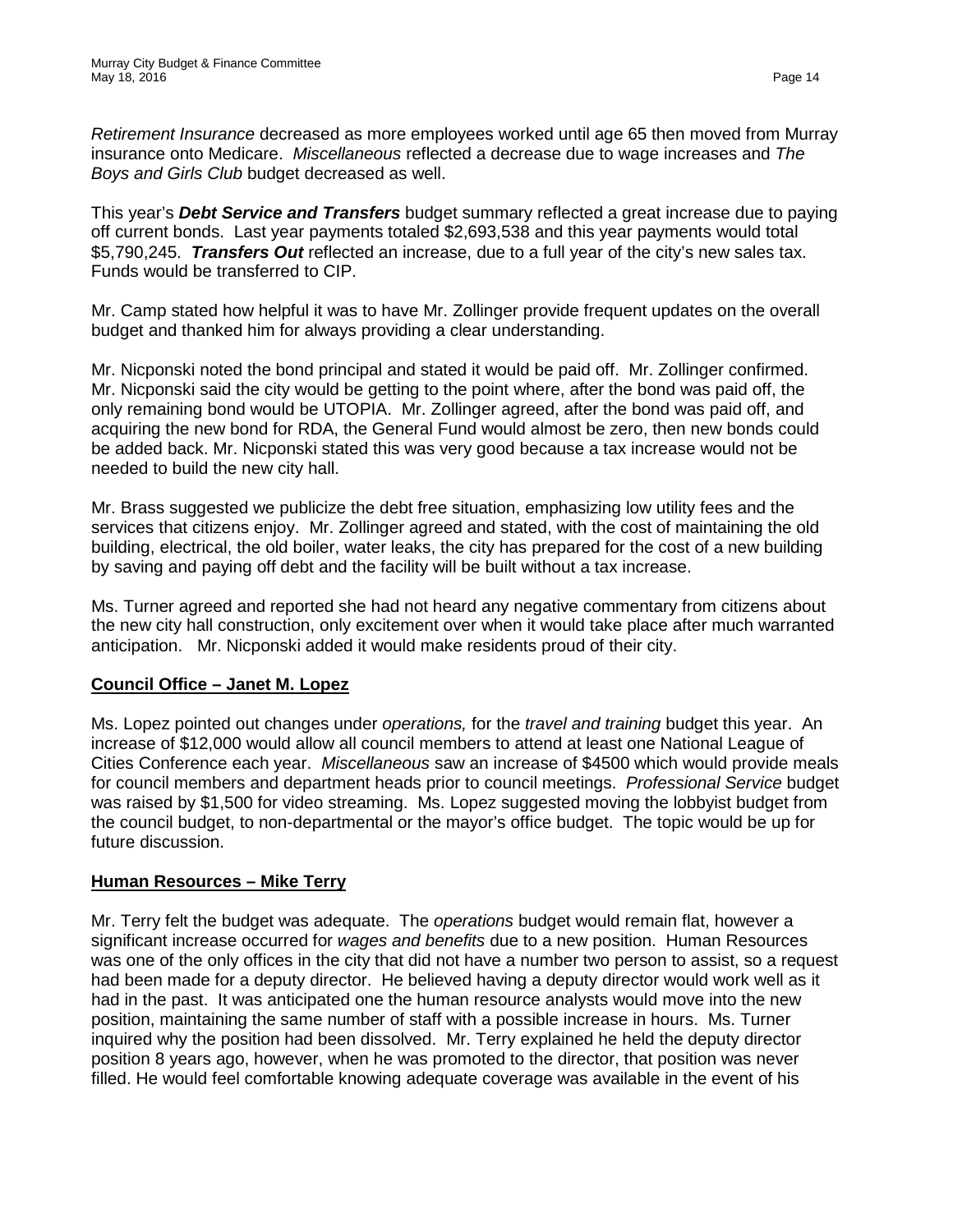absence or for special projects.

#### **Public Services – Doug Hill**

*Public Works budget*, includes *streets, Class C road* funds *engineering and building and property maintenance* for the city building located on 500 West. Overall, the budget would remain flat with the exception of wage and benefit increases. There was an increase of \$12,000 in *overtime* in the *streets* division to compensate for snow removal. Cell phone costs would increase in all departments.

Current Class C and CIP road projects include:

- 6100 South between State Street and Fashion Boulevard
- Chevy Chase and Wesley Road both critical areas located in District 3
- Murray Parkway Avenue north of 5300 South
- West of State Street slurry seal projects for various streets
- East side of State Street sidewalk and ADA ramp improvements
- Purchasing right of way and relocating power lines Vine Street between 900 East and 1300 East in preparation for widening the street, a federal aid project scheduled for 2019.
- 6220 South and 440 East spot replace, includes two districts
- Bullion Street overlay between 700 West and Hollow Springs
- McHenry Street rebuild and overlay
- Sanford Drive overlay

Mr. Camp inquired about the status of Auburn Drive. Mr. Hill replied it was on the list but did not get funded.

Mr. Hill continued with funded CIP projects:

|           | Transport Trailer - for transporting large equipment, i.e., larger pavers | \$90,000 |
|-----------|---------------------------------------------------------------------------|----------|
|           | Equipment purchase - salt brine equipment for snow pretreatments          | 60,000   |
|           | <b>Skid Steer</b>                                                         | 65,000   |
| $\bullet$ | Murray Boulevard and Cottonwood Creek - bridge deck repairs.              | 75,000   |
|           | Main Street and Big Cottonwood Creek                                      |          |
| $\bullet$ | Pickup truck purchase for engineering department                          | 25,000   |
|           | Radar speed signs                                                         | 5,500    |
|           | Roof repair and overhead doors at the 500 West city building              | 3,000    |

Mr. Nicponski inquired about the status of Fairhaven. Mr. Hill replied it was on this year's budget and they are currently working on it.

The *Parks and Recreation* operating budget increased in *overtime* due to employee compensation for driving floats. A new land lease with Rocky Mountain Power for Germania Park reflected a cost of \$5,000 per year. Funding for a seasonal lifeguard to sit at the top of the waterslide at the Park Center was added to the budget.

*Season*al employee costs increased due to hiring difficulties. Currently most cities pay between \$11 and \$12 per hour for seasonal employees, Murray pays approximately \$8.50 for seasonal employees. The need for the increase proves apparent, for instance, not one application was received at the golf course for seasonal help and they are still short five employees. Mr. Hill did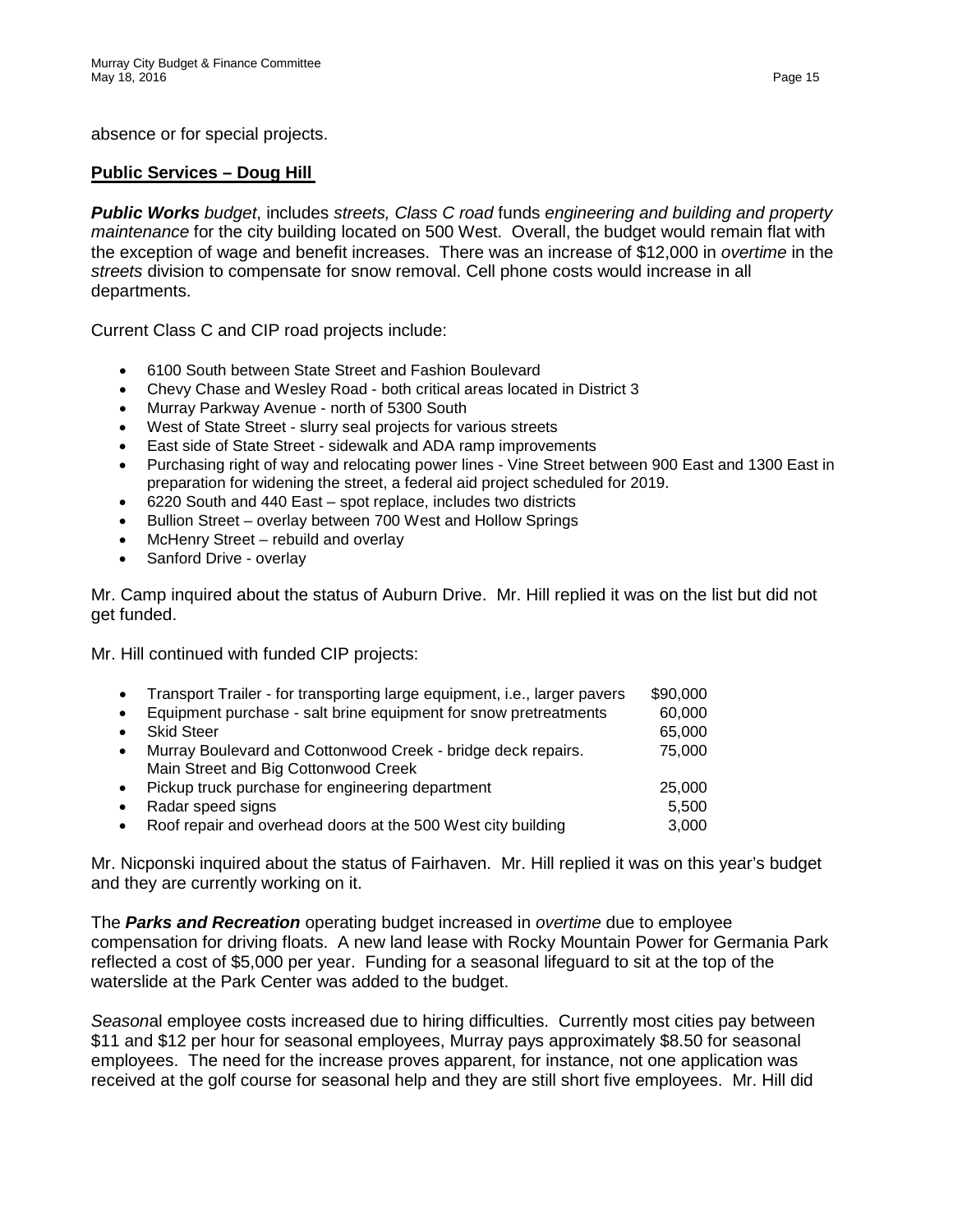not feel it was an issue for this year's budget discussions, however believed it would be a very critical topic for next year's budget, not just for seasonal pay, but for overall general full-time, entry level pay for city employment because the market presents a challenge in this area.

*Software* costs in most divisions for Parks and Recreation fluctuated one way or another due to upgrading.

Mr. Zollinger explained with the new Sportsman Software program for Parks and Recreation, credit card costs and fees were tracked differently than the old system. He asked if the council would approve combining all division totals to one credit card budget line item for better organization. All were in agreement.

Susan Gregory would be retiring from the *Heritage Center* requiring a one-time pay out from the budget. Due to the increase in transportation pickups for the center, a grant was received to aid in the cost for additional bus driving hours. New tables and chairs will be purchased as part of the *operating* budget. Program costs have increased, however revenue will increase equally. Some of the CIP funded projects for the *Heritage Center* are:

| • Heating units           | \$16,000 |
|---------------------------|----------|
| • Ice and Water dispenser | 6.000    |
| • Large screen TV         | 5.000    |
| • Exercise equipment      | 6.000    |

The *Murray Cemetery* would have a reduction in *seasonal costs* due to the completed inventory project. Two CIP funded projects are:

| • Lawn mower to replace old one | \$14,000 |
|---------------------------------|----------|
| • Add cremation niche           | 50,000   |

*Parks and Recreation* funded CIP projects are:

| $\bullet$ | New salter                                   | \$7,000 |
|-----------|----------------------------------------------|---------|
| $\bullet$ | Outdoor fall material beneath play equipment | 10,000  |
| $\bullet$ | Install outdoor exercise area                | 100,000 |
|           | (remove vita course)                         |         |
| $\bullet$ | Backhoe lease - one year                     | 3,500   |
| $\bullet$ | Service truck purchase (replace current)     | 29,000  |
| $\bullet$ | UV disinfectant system for outdoor pool      | 50,000  |
| $\bullet$ | Fitness equipment - Park Center              | 22,442  |

Larger projects include \$1.25 million to match county funds to remodel the *Amphitheater*, and the mayor set aside approximately \$725,000 to match Zoo, Arts, and Parks, (ZAP) funding, should the city be awarded that money. Eventually \$3.3 million would need to be saved for matching funds.

Mayor Eyre inquired about the new construction of the restrooms and the resurfacing of the pathway system in Murray Park. Mr. Sorensen reported the restrooms were coming along well, and expected them, weather permitting, to be completed and open by the second week of June. The pathway throughout the park would be accomplished in house as soon as scheduling allowed. Mayor Eyre inquired the timeline for Wi-Fi installation in Murray Park. Mr. Sorensen believed it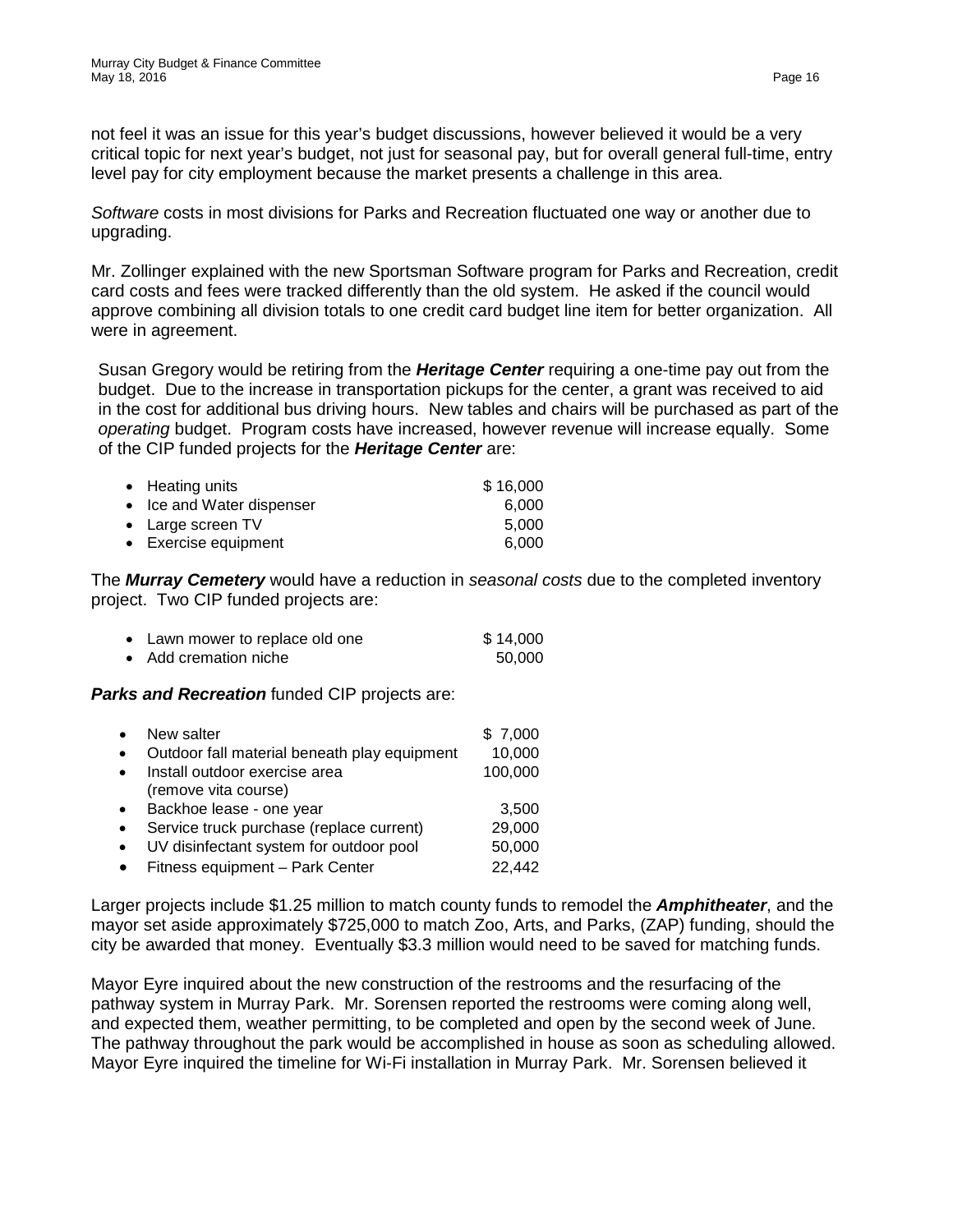would available by July 4, 2016.

Ms. Turner inquired the status on pickle ball courts. Mr. Hill replied he had just met with architects and bids were currently under review; a decision would follow as soon as possible. He reported, bids came in at what engineers had estimated including the bridge over the creek into the park and costs would include nighttime lighting. The anticipated completion is September.

The operating budget for the *Water Fund* is relatively flat and there were no significant changes to report. Approximately \$750,000 of the water fund reserves would be utilized to assist in CIP projects; this is down from the \$1.7 million utilized in the current budget year. CIP projects include:

- Waterline replacement on 4500 South
- Purchase service truck
- Share cost of transport trailer for large equipment
- Various pipeline replacements, pump improvements and well rehabilitation projects.

Mayor Eyre asked if waterline replacement included enlarging the size of the pipes. Mr. Astill stated increasing the size of the waterlines was more of an issue for sewer lines than water. Mr. Hill explained that Mr. Astill had been working with a consultant and was in the process of updating CIP projects for the *Water and Waste Water Funds* to create a five year plan. Mr. Astill along with a rate analyst, would meet with Mr. Zollinger to review rates and determine an increase, which was expected next fiscal year. There had not been a rate increase in approximately 10 years and the amount would include Central Valley Water Reclamation (CVWR) rate increases, which could be a significant.

The *operating* budget for the *Waste Water* fund would also remain flat, with CIP projects requiring \$900,000 from reserves. The projects include:

- Purchase two service trucks replace existing trucks
- Purchase emergency axillary pump
- Payments to CVWR for capital projects

Due to a green fee rate increase the *Murray City Golf Course* budget was amplified, generating an extra \$50,000 or more per year, which would help pay off a bond needed for replacing the irrigation system. Mr. Carruth and Mr. Plant have worked closely with architects to design the new system. The project would begin in the fall and be completed by early next spring. Working on two holes at time, four or five months of construction would be necessary. The course would remain open during construction, however, a rate adjustment would compensate for fewer holes played. Golf carts would be replaced in July and a new fairway tee mower would be purchased as well. New costs included a lease with Rocky Mountain Power, which is approximately \$6,000 per year and expected to escalate up to \$10,000 a year, within the next ten years.

Mr. Hill commended John Pearson for his work organizing leagues and excellent customer service. Funding for clubs, balls and equipment increased, however, costs would be offset by new revenue. Mr. Pearson reported golf shop sales in 2014 were \$167,800, in 2015 sales were \$188,000, an increase of approximately \$20,000 was due to the popularity of women's and men's leagues. With the increase in players, came the increase in liability costs. There were over 300 in the men's league, an increase of 65 players from the previous year. With leagues twice a week, approximately \$2,500 was coming in for the liability fund. Mr. Zollinger stated he was not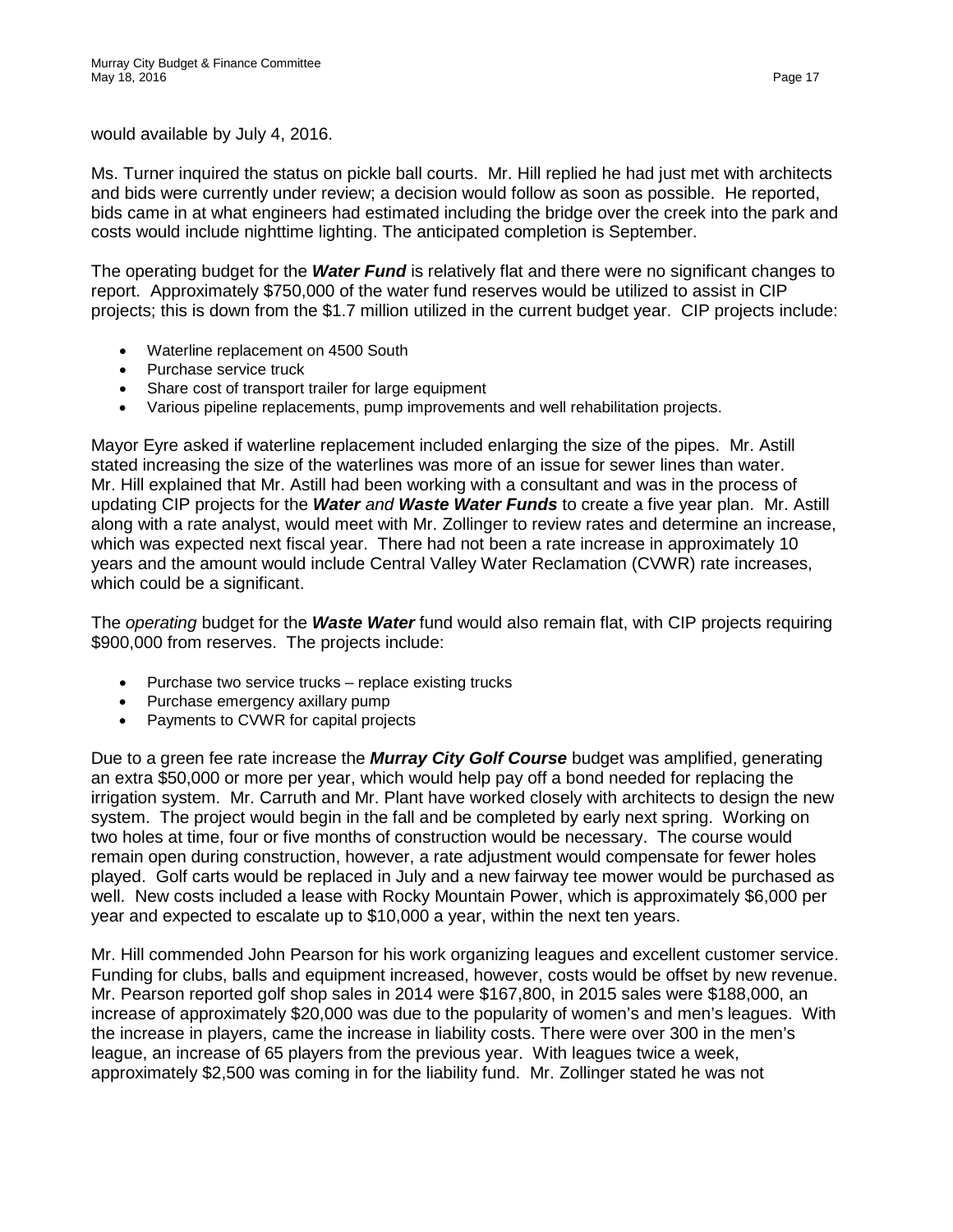concerned that the expense account seemed over budget, because revenues were also over budget. Estimating from year to year was a challenge.

There was nothing to report in the *Solid Waste* fund budget, except a new five year contract with ACE Disposal and new costs associated with weekly recycling collections. The increased costs would be offset by a fee increase effective February 1, 2016.

Mr. Brass inquired if the city was protected from recycling cost increases, due to Rocky Mountain Recycling and ACE raising rates fairly regularly. Mr. Hill replied the city was not protected and currently shared the costs with ACE Disposal for recycling at a 50/50 split. Rates are currently \$15 per ton for recycling and if rates increase, the city shares 50% those costs with ACE.

The *Storm Water* fund budget remains almost completely flat and was actually lower than last fiscal year due to no CIP projects. This was concerning because funds are not available for emergency flooding situations, or storm drain improvements. An approved rate increase by the council, which would go into effect this summer will determine the outlook. The hope is to evaluate how the rate increase will lend to generating revenue, in order to bond for \$2 million to \$3 million in needed projects beginning next year. For the current year, maintenance will continue, however no improvements are scheduled. Reserves have not been neglected, however remain at the minimum level. Mr. Zollinger added the fund was very tight and he would like to structure bonds for a 15 year period, reissuing every five years. After a three year cycle the old bond would retire filtering funds into capital each year. A rate increase will help and further discussions would be necessary, as many there are various areas of concern affected by flooding during heavy rain seasons.

Mr. Brass added a general possible concern eventually, might be having to treat storm water depending on the outcome with CVWR regulations. At some point, storm water entering the Jordan River would have to be addressed. Mr. Hill replied he had just met with Mayor Eyre and Mr. Holdaway, the city's lobbyist, about unfunded mandated regulations related to storm water. Outside of CVWR regulations, it is possible that new inspections and additional testing may be required in the future. Rate studies and new operational costs, in addition to adding an employee who would have to conduct the tests and research, were definite topics of concern to Mr. Hill.

The *Central Garage* fund operating budget remains the same as last year with no significant changes. The shop, which maintains the city's equipment, had two funded CIP projects to replace the lighting fixtures, as well as replace the service truck. The biggest need, eventually for the shop, would either be improvements to the structure and ventilation system, replace the building or move to a new location. The small structure is not energy efficient and heating costs during the winter exceed what they should be. Considerations would continue.

**Cultural Arts:** Mr. Hill reported the upcoming retirement of Mary Ann Kirk and stated replacing her would be a concern. Acting as a one person operation, yet handling so many responsibilities, such as, the history, the museum and arts programs of the city, replacing her with just one employee would probably not be sufficient. An overlap of training before she leaves would be imperative, so that continuity was not lost. It may be necessary to close the museum temporarily. This would allow utilization of funding to pay a part-time employee to work with Ms. Kirk for a training period. Further discussions would take place on reducing services for this process.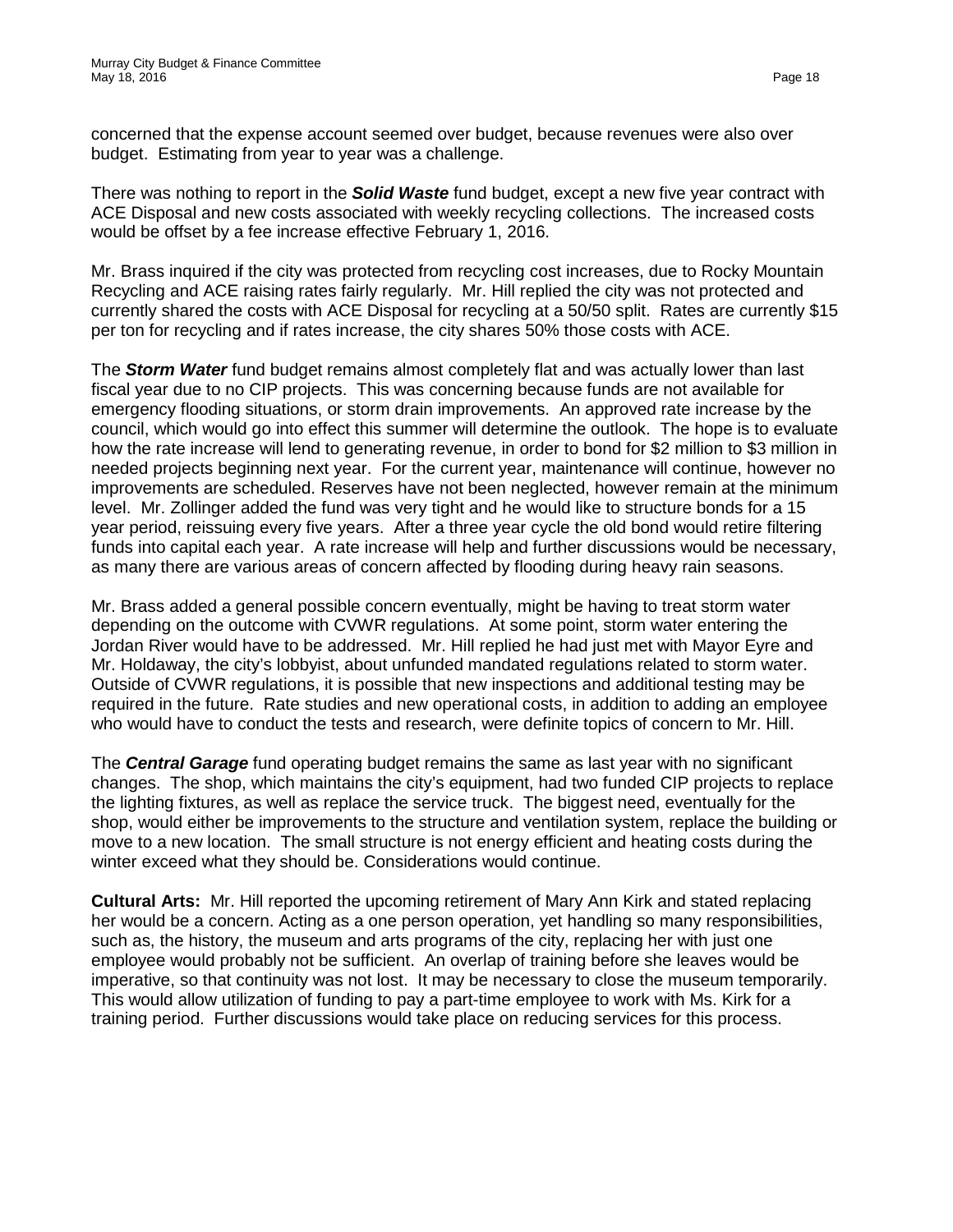### **Power Department – Greg Bellon and Bruce Turner**

Mr. Bellon reported revenue for the department was down \$500,000 from last year. *Metered* sales were decreased \$465,000 just to be conservative for the coming year. Paying off its last bond, the department would be completely debt free as of June first. Mr. Hales asked how common it was for the department to be bond free and debt free. Mr. Zollinger replied historically the department has had bonds going back many years. Overall, Mr. Bellon stated the budget remains very conservative and balanced. Capital increases over last year of \$300,000 were reported and reserves for the year would increase by \$389,000. Power costs increased by \$125,000 and currently natural gas prices remain low.

The *miscellaneous* revenue line item showed a 42% increase. Mr. Zollinger confirmed the miscellaneous revenue is for uncertain circumstances that could occur from year to year. Growth is not expected.

The overall *administration* budget remains flat, however a 900% increase was made in *Employee Assistance Program*, which only amounts to \$1,000 total. An increase of \$125,000 is planned for building and *grounds*, in order to remodel the dispatch center. It was anticipated that \$62,500 would be available in a normal year and that would reflect a decrease for next year. *Public power week* was increased 33% to ensure good public participation. *Credit Card fees* budget required a 28% increase for a total of \$160,000 to accommodate a growing number of residents who use credit cards. Mr. Zollinger stated that paying by credit card has its costs. *Professional services* budget increased to \$100,000, an 18% increase from the previous year. That budget covers various things including cost of service studies, the Enerlyte (to check energy efficiency on utility bills), and possibly APPA.

The *Engineering* division increased 25% for *equipment maintenance* - plant, which included \$130,000 for two breakers at the central substation. Mr. Zollinger explained that several accounts in the division had been dissolved and others had been combined for reorganization, which would explain higher increases in some of the line items. There was a 19% decrease in *equipment maintenance for turbines 1, 2, and 3.* This will be a huge savings, due to a major project taken on in house saving hundreds of thousands of dollars rather than having an outside firm upgrade the controls at the turbine plant. *Professional services* line item in this division decreased 31% and the \$75,000 would be used mainly for an engineering study to upgrade the central substation. This substation is located on a landfill and will require major work due to settling issues. The upgrades will take place over several years and replacing the transformer alone, would cost approximately \$1.2 million.

The *Power Distribution* division would increase *travel and training* line items due to opportunities for continued education providing great training for new apprentice and journeyman positions. *Materials* for transmissions lines was increased to a more viable amount of \$10,000. *Materials* for *street lights* had a slight increase for all general maintenance to assure street lights are efficient. *Vehicle maintenance* and *equipment maintenance* line items were adjusted, however, there was only a small overall increase.

The *Power Arborists* division saw increases to the *chain saw supplies* and s*mall equipment* accounts due to new hires and extra work conducted in the annex area. The *street trees* account was decreased from \$99,000 to \$30,000 due to a lack of spending on street trees.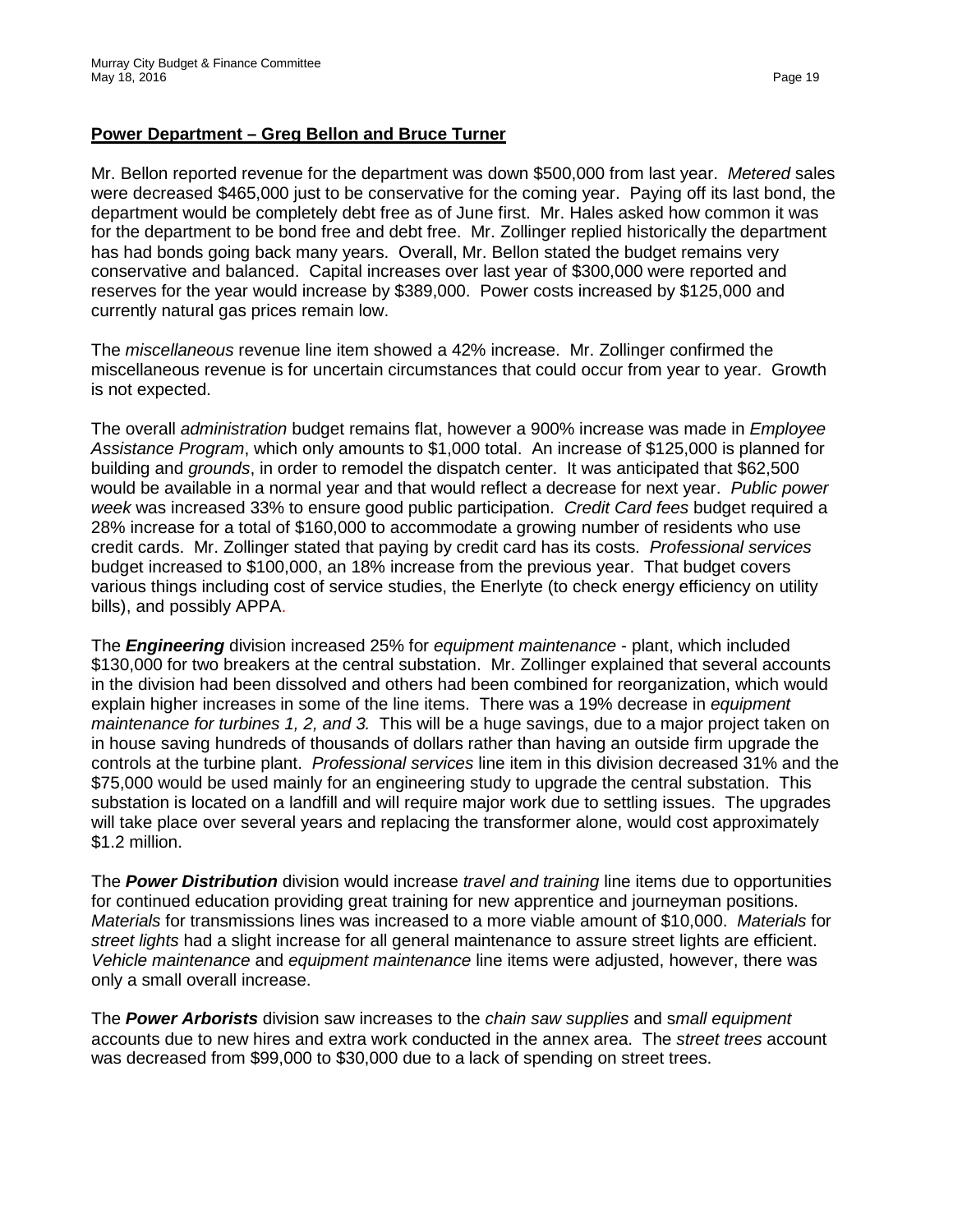The *Purchase Power* budget is \$20,700,000 and would remain relatively flat, with only a couple of increases. Our least expensive resource, the CRSP program increased 15% providing a savings in costs of \$60,000 because we started doing our own scheduling. Mr. Bellon explained dispatchers had done well in scheduling.

The *San Juan* account reflected a 14.2% increase and the question was asked if the other plants there would be closed. Mr. Bellon reported reserves had been built up to pay for sensors and other requirements. This is 1.5 MW of our load and as part of it the city must remain committed to see it through.

*Power pool* was reduced to 22% and the *power exchange* account was reduced by 7%. The only other increase for the division was the *Trans Jordan Landfill*, which represents the landfill's ability to produce more energy than needed. A percentage of the extra methane gas is sold.

The *meter reading* has a reduction in small meters. About 300 old meters are left in the commercial change out before the city would be 100% complete. The 10 year old meters had reached the end of their life span.

The *NERC* (North American Electric Reliability Corporation) account has only \$10,000 remaining in the budget for training, supplies, equipment and software. The positon that Matt Young holds was moved to the engineering division.

The *reserve build up* account would increase to \$300,000 with this year's budget.

*Power CIP* projects mentioned would include constructing additional warehouse space. The budgeted is \$650,000 and plans are to build onto the existing structure.

*New construction rebuilds* have \$270,000 budgeted for power lines, and \$625,000 for rebuilds and new poles spanning various neighborhoods. Mr. Bellon said backyard rebuilds are a challenge and very involved, but help the system to operate as efficiently as possible.

The *equipment* line includes \$55,000 for transformers and \$135,000 was budgeted for LED street lights. The department is excited to get those installed throughout the city and it was anticipated Murray Park would be finished from the 2015 budget year. Mayor Eyre inquired if the replacement for lights in the park included the entire stand of the lighted poles and how many would be replaced. Mr. Turner said it did include the entire pole and 65 would be replaced.

Mr. Turner reported one bucket truck for the line crews had repairs of \$10,000 and needed replacing after 25 years. He said a bucket truck would be purchased for trouble calls. Mr. Bellon reported a required \$110,000 budget, for department vehicle costs and services, overall, for the new fiscal year.

The *power debt service* account was deleted from the budget.

The *power financial functions* (FF) account had a 13% increase in *risk assessment* and a 15% increase in *fleet assessment*, while the General Fund transfer was reduced slightly by 1.1%. Overall, \$4,500,000, would go back to the General Fund from the power department as it had for previous years. Mr. Hales asked if the transfer had always been millions of dollars to the General Fund. Mr. Bellon replied eight years ago it was as high as \$5.5 million. Currently, the rate is 8%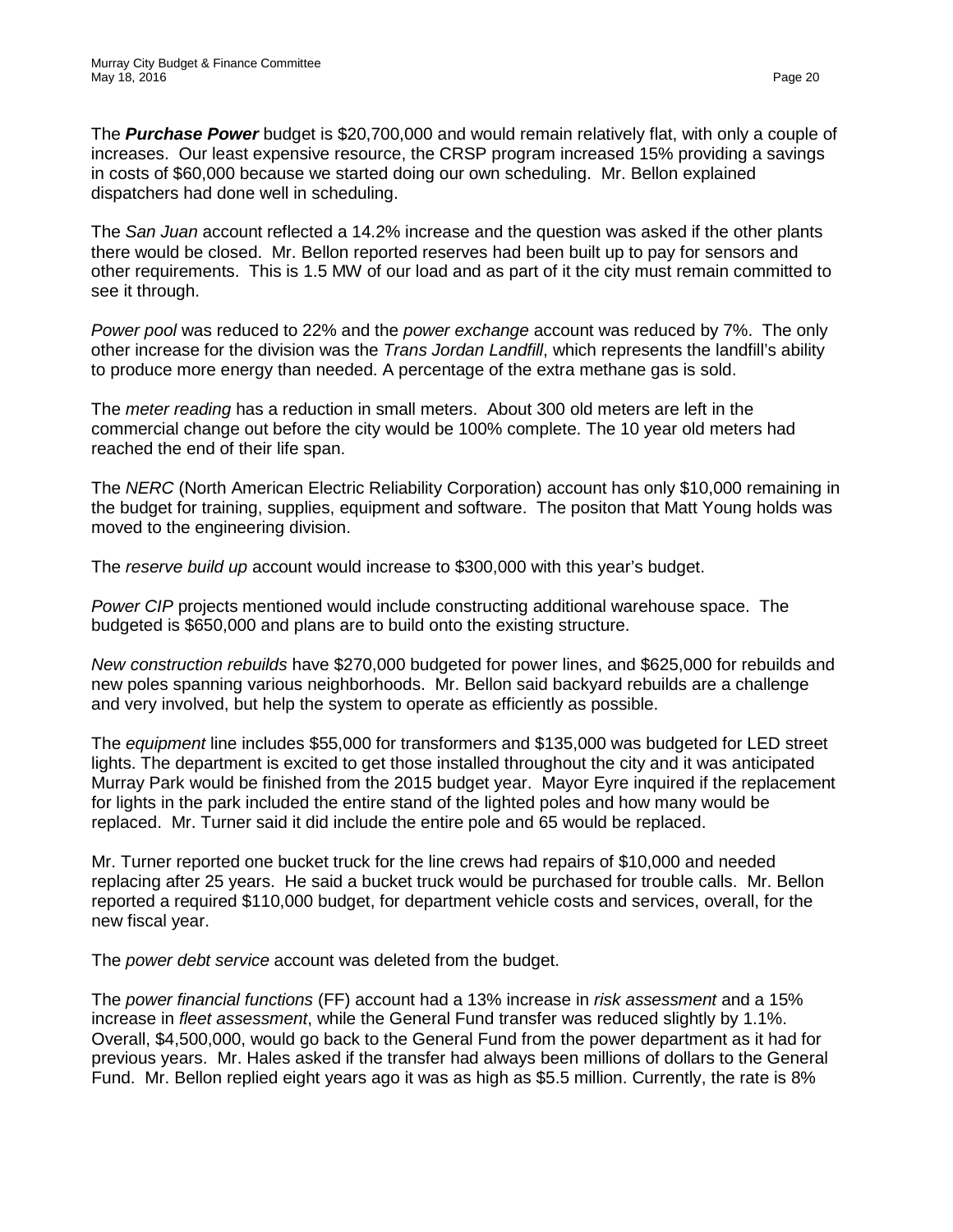and the transfer and has always been a great benefit to the city. Mr. Zollinger added a private entity would give a distribution of dividends to their shareholders, and the city received revenue, which prevented tax increases on the residents.

Mr. Brass reported taxes were raised in 2006, in an effort to attain \$1.5 million, and was advertised as a tax increase of 41%. He said with the current transfer of \$4 million, a 100% tax increase would have been necessary to replace those funds, however, with the transfer there is a significant savings to tax payers.

Mr. Camp believed this was a great benefit to the entire city. Mr. Bellon agreed that administrative fees were covered with the transfer. Mr. Zollinger noted administrative fees cover attorney, IT, utility billing, and human resources for services. He reported the General Fund pays approximately 50% of the city's service fees with administrative fees from funds paying the other 50%.

Mr. Bellon extended a warm thank you to the council, Mayor Eyre and all staff involved for the compensation package proposed this year. He realized all the hard work and effort that went into to making it possible and stated his appreciation and was happy to announce it publically.

# **Police Department – Chief Craig Burnett**

Chief Burnett reported no significant changes to the budget from last year and said there were only four increases. *Software and maintenance* increased \$8,000 due to IT maintenance and an estimated increase of 8% was anticipated for the *VECC assessment.* 

The department would like to add the *Canine* program again resulting in a new \$4,000 line item. Funds combined with CIP project funds would include the dog purchase, equipment and required vehicle.

*Contract services* increased 5% due to the continued positive relationship with West Jordan City, for the operation of Murray City's animal shelter. Renovations and improvements to the facility would be completed in the 2015 budget year.

Mayor Eyre added that a new furnace would need to be addressed in the future. Lethal injections would continue versus gas extermination. Mr. Nicponski added gas chambers were being removed from animal shelters across the state, with only 6 left, out 56 shelters. Chief Burnett agreed reporting the city had not utilized gas in many years. He also said Murray Cadets often visit the animals and let them out to run around and play in the yard.

Mayor Eyre reported great success with the adoption program at the shelter with only three dogs and six cats remaining.

Chief Burnett reported beer tax monies from the state were utilized to purchase body and vehicle cameras instead of using CIP project funds.

The biggest struggle currently in the department was finding good officers, which was an industry wide challenge. Two positions remain open and interviews continue. With expected retirements ahead and shrinking benefits within the industry the need is great for good officers. He believed making the position more attractive with a better retirement package could be a positive solution to